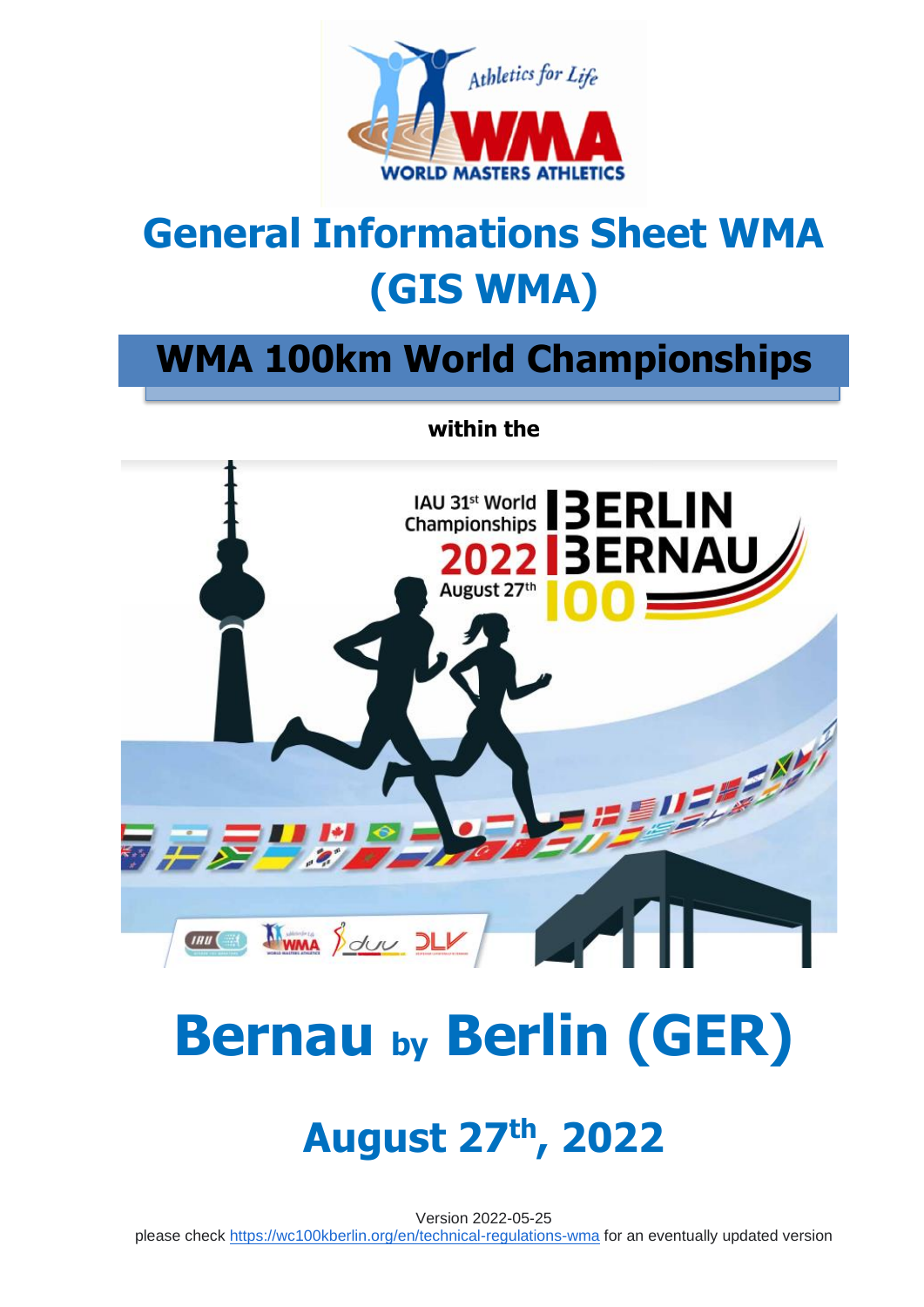

## **Content**

Welcome

| 1            |                                                          |  |                                               |  |  |
|--------------|----------------------------------------------------------|--|-----------------------------------------------|--|--|
| $\mathbf{2}$ |                                                          |  |                                               |  |  |
| 3            | <b>INTERNATIONAL ASSOCIATION OF ULTRARUNNERS (IAU) 9</b> |  |                                               |  |  |
| 4            |                                                          |  |                                               |  |  |
| 5            |                                                          |  | STEPS TO TAKE TO SUCCESSFULLY PARTICIPATE  10 |  |  |
| 6            |                                                          |  |                                               |  |  |
| 7            |                                                          |  |                                               |  |  |
|              | 7.1                                                      |  |                                               |  |  |
|              | 7.2                                                      |  |                                               |  |  |
|              | 7.3                                                      |  |                                               |  |  |
| 8            |                                                          |  |                                               |  |  |
|              | 8.1                                                      |  |                                               |  |  |
|              | 8.2                                                      |  |                                               |  |  |
|              | 8.3                                                      |  |                                               |  |  |
|              | 8.4                                                      |  |                                               |  |  |
| 9            |                                                          |  |                                               |  |  |
|              | 9.1                                                      |  |                                               |  |  |
|              | 9.2                                                      |  |                                               |  |  |
|              | 9.3                                                      |  |                                               |  |  |
|              | 9.4                                                      |  |                                               |  |  |
|              | 9.5                                                      |  |                                               |  |  |
|              | 9.6                                                      |  |                                               |  |  |
|              | 9.7                                                      |  |                                               |  |  |
|              | 9.8                                                      |  |                                               |  |  |
|              | 9.9                                                      |  |                                               |  |  |
|              | 9.10                                                     |  |                                               |  |  |
|              | 9.10.1                                                   |  |                                               |  |  |
|              | 9.10.2                                                   |  |                                               |  |  |







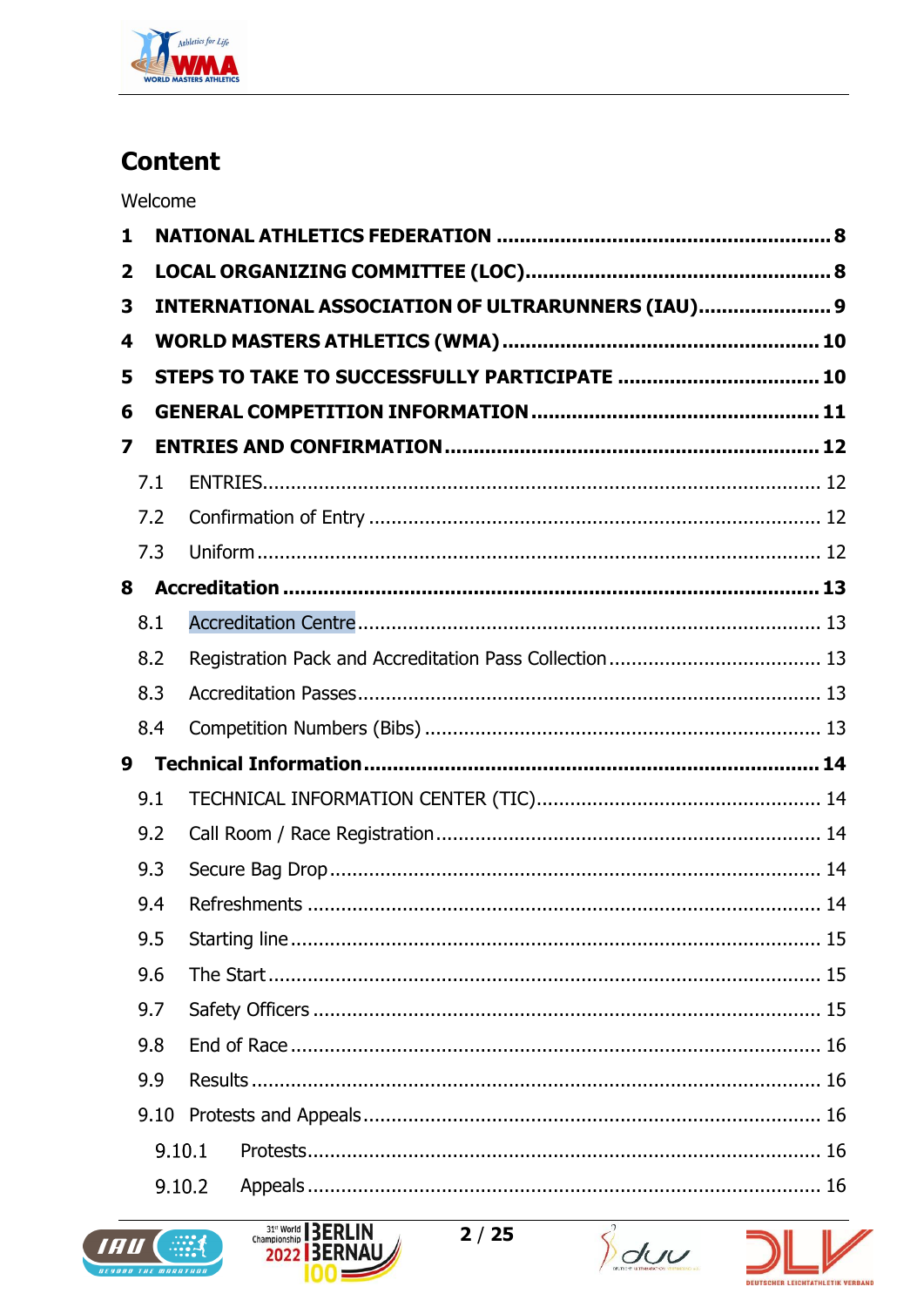

| 13.2.2 | H2/H4 Hotel to Opening Ceremony on 26th of August and on Race Day,            |  |
|--------|-------------------------------------------------------------------------------|--|
| 13.2.1 | From Station Bernau to Competition Venue/Race Course on the 27th of<br>August |  |
|        |                                                                               |  |
|        |                                                                               |  |
|        |                                                                               |  |
| 12.1.3 |                                                                               |  |
| 12.1.2 | The accommodation will charge the following rates:  20                        |  |
| 12.1.1 |                                                                               |  |
|        |                                                                               |  |
|        |                                                                               |  |
|        |                                                                               |  |
|        |                                                                               |  |
|        |                                                                               |  |
|        |                                                                               |  |
|        |                                                                               |  |
|        |                                                                               |  |
|        |                                                                               |  |
|        |                                                                               |  |
|        |                                                                               |  |
|        |                                                                               |  |
|        |                                                                               |  |
|        |                                                                               |  |







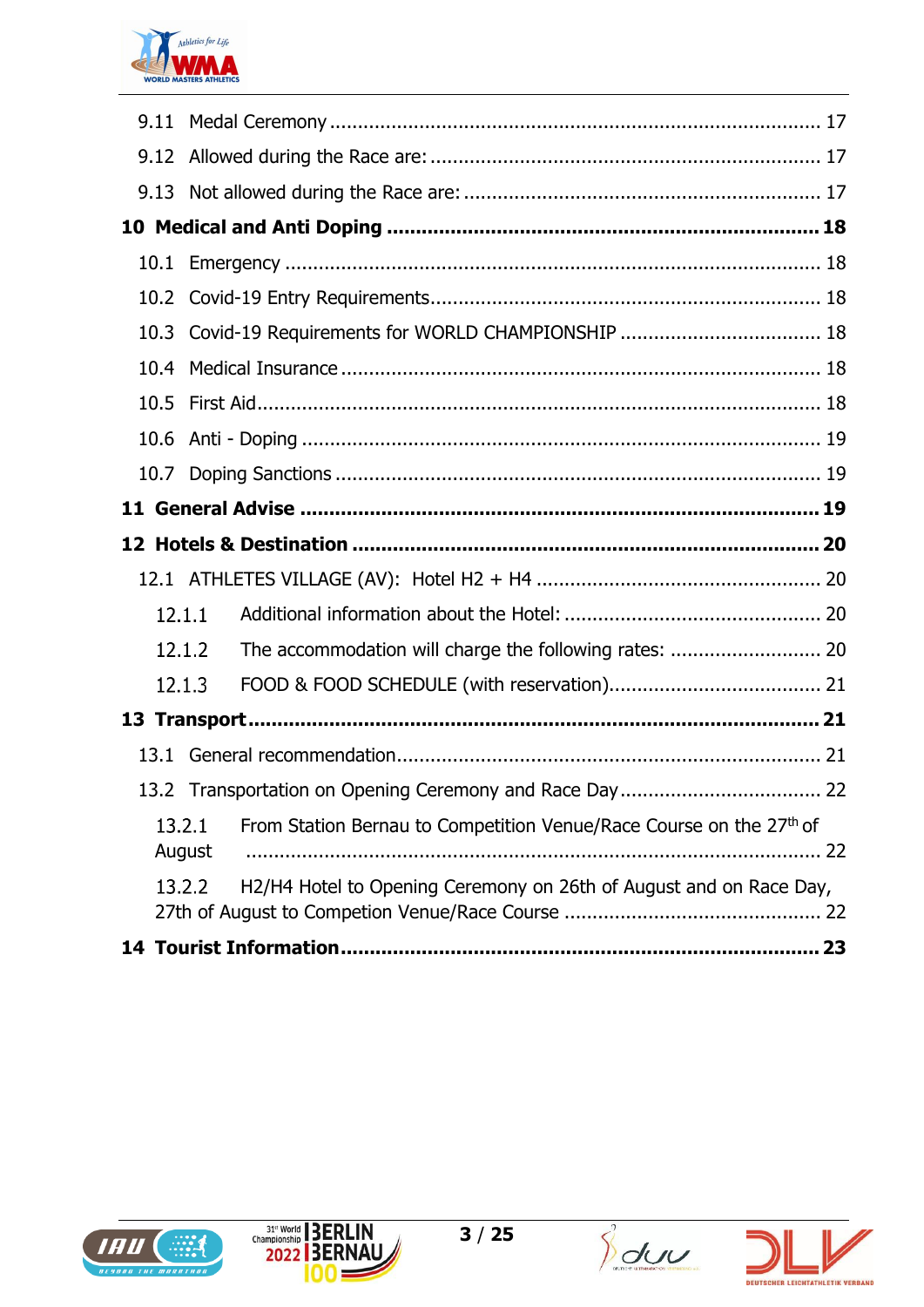

## **World Masters WMA**

Open World Age Group Championships





The World Masters Championships, which are embedded in this event, will be held in parallel. The best Masters Athletes of each category will also fight for titles in the same race. World Masters Athletics (WMA), founded in 1977, hosts championships for age classes 35 and older. Thanks to an agreement between the IAU and WMA, both world championships are held silmoutaneously.

All athletes that are 35 or older and want to place in the WMA 100 k Masters World Championships must personally register with WMA. Athletes that are nominated for their national team to run in the IAU World Championships and in addition want to place in their age category at the WMA 100 k Masters World Championships, also have to register with WMA before the registration deadline. To give you an example, the overall winner of the championship race and world champion can also, in addition, be the winner and world champion of his age category 35 or older. This also means, that some-one, that places midfield in the IAU Championships still can become world champion or any other achieved place in his age category of the WMA Masters World Championships if registered with WMA for the Masters Championships before the registration deadline.

In Sveti Martin a total of 275 runners were registered. The share of women was almost 40% and shows that the share of women in ultra running is higher than in other running disciplines.



IAU 31<sup>st</sup> World BERLIN 2022 BERNA







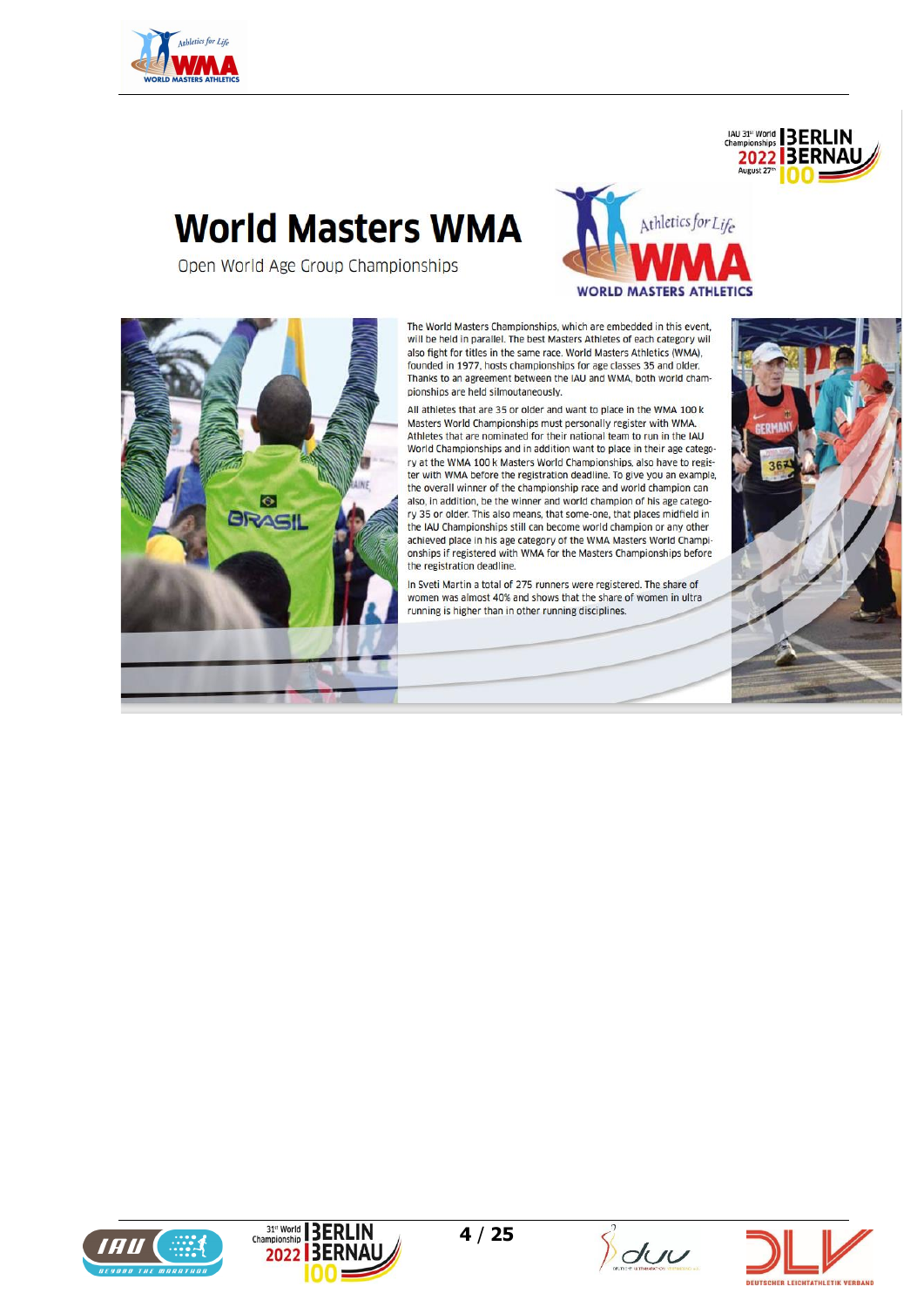

#### **WELCOME BY THE LOC**

We are very proud and happy to host the  $31<sup>st</sup>$  IAU 100km World Championships in the metropolitan region of Berlin-Brandenburg.

 $\delta$ duu

Berlin is a running metropolis not only for the traditional distances

with the well-known marathon world record course. The German championships in the 50km and 100km road races were also held here. The 100MeilenBerlin – Der Mauerweglauf is also a permanent fixture in Berlin.

Bernau has a long history. The Bauhaus mounument Bundesschule belongs to the more recent ones; built between 1927 and 1930, the Bundesschule has been an UNESCO World Heritage Site since 2017. This area will be the centre oft he running action on August 27<sup>th</sup> 2022. The flat pendulum course promises fast times. The German Championships in the 100km road race were held here on September  $18<sup>th</sup>$  2021, with André Collet winning the men´s race in 6:46:41 hours and Katrin Gottschalk the woman´s race in 8:12:03 hours.

The LOC as well as the whole community of Bernau is looking forward to meeting all of



you and already sending a warm welcome to everyone.

We wish you an exciting competition and a great time in Berlin and Bernau.

Olaf Ilk President LOC

#### **WELCOME BY THE COMMUNITY OF BERNAU**

#### **The world meets in Bernau for the 100-kilometre road race**



For the first time, a world championship in ultrarunning will be

held in Germany. This is what Jörg Stutzke, former President of the German Ultramarathon Association, who died much too early last year, had always wanted. He would also have been incredibly pleased that the organisers chose Bernau as the venue for the competition.

understanding.

The city is happy to host athletes from all over the world in August. After all, sporting events also contribute to international

Looking forward to an exciting world championship

André Stahl Mayor of Bernau







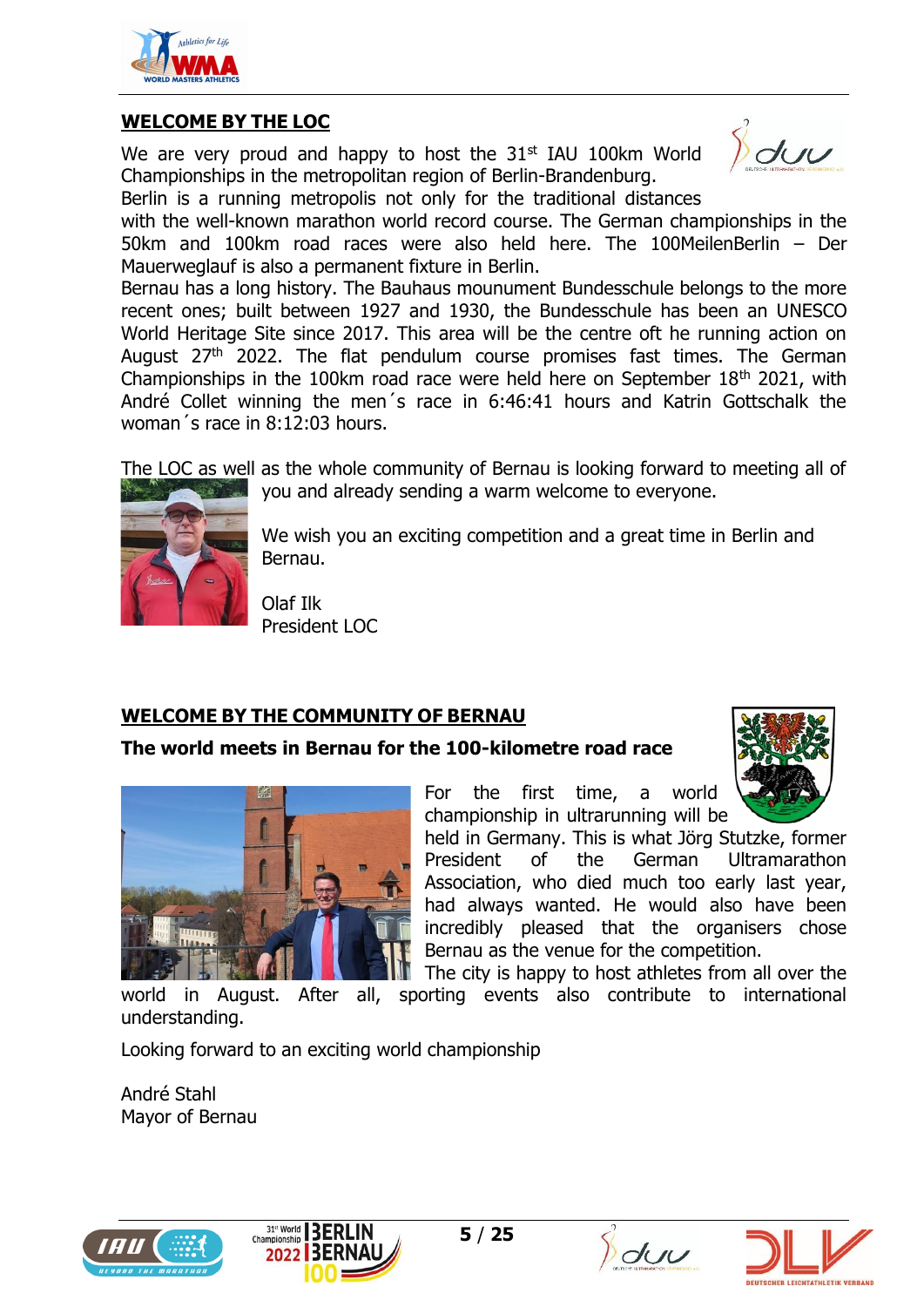

#### **WELCOME BY THE IAU**

**Friends!** It is my great pleasure to invite you to the 100km World Championships. It is exciting to bring back the championships after a 2-year hiatus due to the pandemic.



This is the first time in the history of the IAU that the championships are coming to Germany. It has always been a goal for us and now it has truly become a reality. The sport of ultrarunning has become very popular in the country over the last couple of decades and this event will further solidify that elevation in the realm of athletics.

I want to take this opportunity to thank the Deutscher Leichtathletik-Verband (DLV), the Deutsche Ultramarathon-Vereinigung e.V (DUV), and the local organizing committee for working hard on these championships and ensuring that they will be a tremendous success.

I also want to thank and acknowledge our long running partnership with World Masters Athletics (WMA). I know these championships hold a special meaning for President Margit Jungmann as we are coming to her home country. This collaboration has given athletes an extra realm of championships to partake in.

I know, dear athletes, that it has been a tough two years. However, you have all shown your true resilience and persevered through those hard times. It is our great pleasure to bring back the platform to you so that you can continue showcasing your talents on the international stage.



I look forward to meeting each and every one of you. It will be outstanding to witness all of you proudly representing your respective nations in the world championships.

Willkommen in Bernau and Berlin... Welcome to Bernau and Berlin!

Nadeem Khan President of the IAU

## **WELCOME BY THE GERMAN ATHLETICS FEDERATION**

#### **Premiere for World Championships of a special kind in Bernau**

For the first time, Germany will host the World Championships over **DEUTSCHER LEICHTATHLETIK VERBAND** 100 kilometres in Bernau near Berlin on 27 August. This is another highlight after the European Athletics Championships in Munich (15 - 21 August) and before the traditional ISTAF stadium sports festival (4 September) in Berlin. The German Ultramarathon Association (DUV) is the cooperation partner of the German Athletics Association (DLV), which has applied for the event. I am already convinced that both the DUV and the DLV will provide optimal conditions for the athletes. The large ultramarathon community can therefore look forward to the highlight at the gates of Berlin.

## **First 100-kilometre championships in 1987**

German championships over 100 kilometres were held for the first time in 1987. Personally, I find it hard to imagine how anyone could manage a distance of 100 kilometres, but the specialists run under seven hours for the men and under eight hours







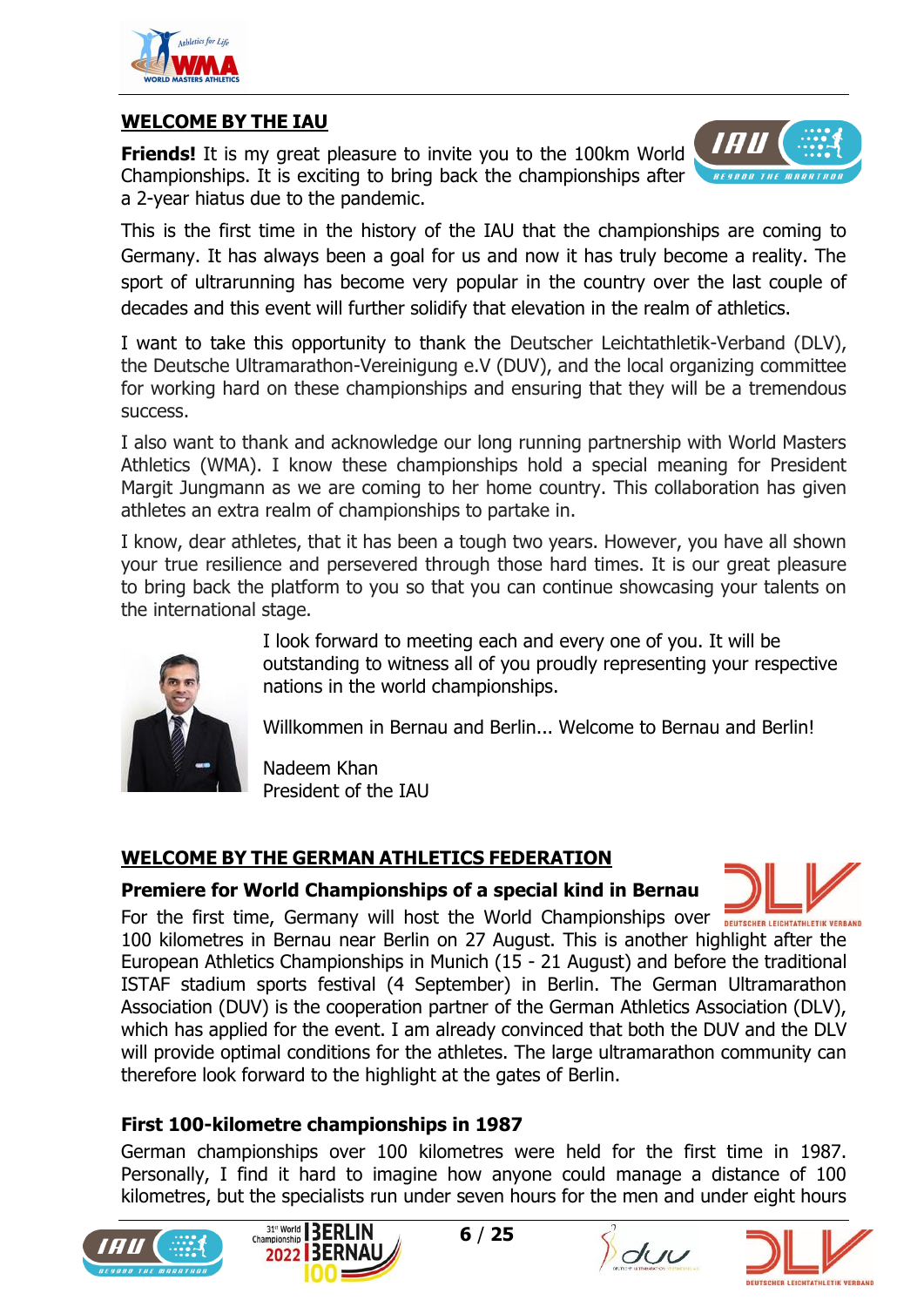

for the women, which implies a high average pace. The Masters World Championships are also included in the World Championships, which will please the Masters scene in Germany, as many events could not take place due to the pandemic. If the spectators along the course then cheer on the athletes accordingly and motivate them, I am convinced that this will be a great weekend for the ultra marathoners.



I wish everyone every success and already thank all the volunteers and helpers without whom such an event could not be organised. Keep on Running!!!! With best regards

Jürgen Kessing President of the DLV

#### **PRESIDENT'S MESSAGE FOR THE WORLD MASTERS 100K CHAMPIONSHIPS 2022 IN BERLIN- BERNAU/GERMANY**

Welcome to the World Masters 100k Championships which are embedded in the IAU 31.World Championships 2022. The International Association of Ultrarunners (IAU), World Masters Athletics (WMA) and German Athletics Federation (DLV) are inviting you to participate in the Championships 2022 held in BERNAU, near Germany's capital BERLIN.



These championships are a win-win situation for the athletes and our organisations: IAU, responsible for the Ultra running competitions in the world, and WMA, responsible for world masters' competitions in athletics are offering to the athletes the opportunity of competing in 5 years age groups on an international level.

Together with WMA Vice President Competition Brian Keaveney I thank IAU, represented by President Nadeem Khan and General Secretary Hilary Walker, for successful cooperation for many years.

On behalf of the athletes we sincerely thank our hosts and organisers of DLV and German Ultra Marathon Association (DUV), Matthias Reick, Michael Sommer, Olaf Ilk and their whole team that they make it happen. Thank you for the great support you give to all athletes in so many ways all day.

I wish to all athletes and guests that you enjoy athletics, friendship and new experiences in the Ultra running family! Let us celebrate together this special day.



On behalf of the WMA Council

Margit Jungmann WMA PRESIDENT







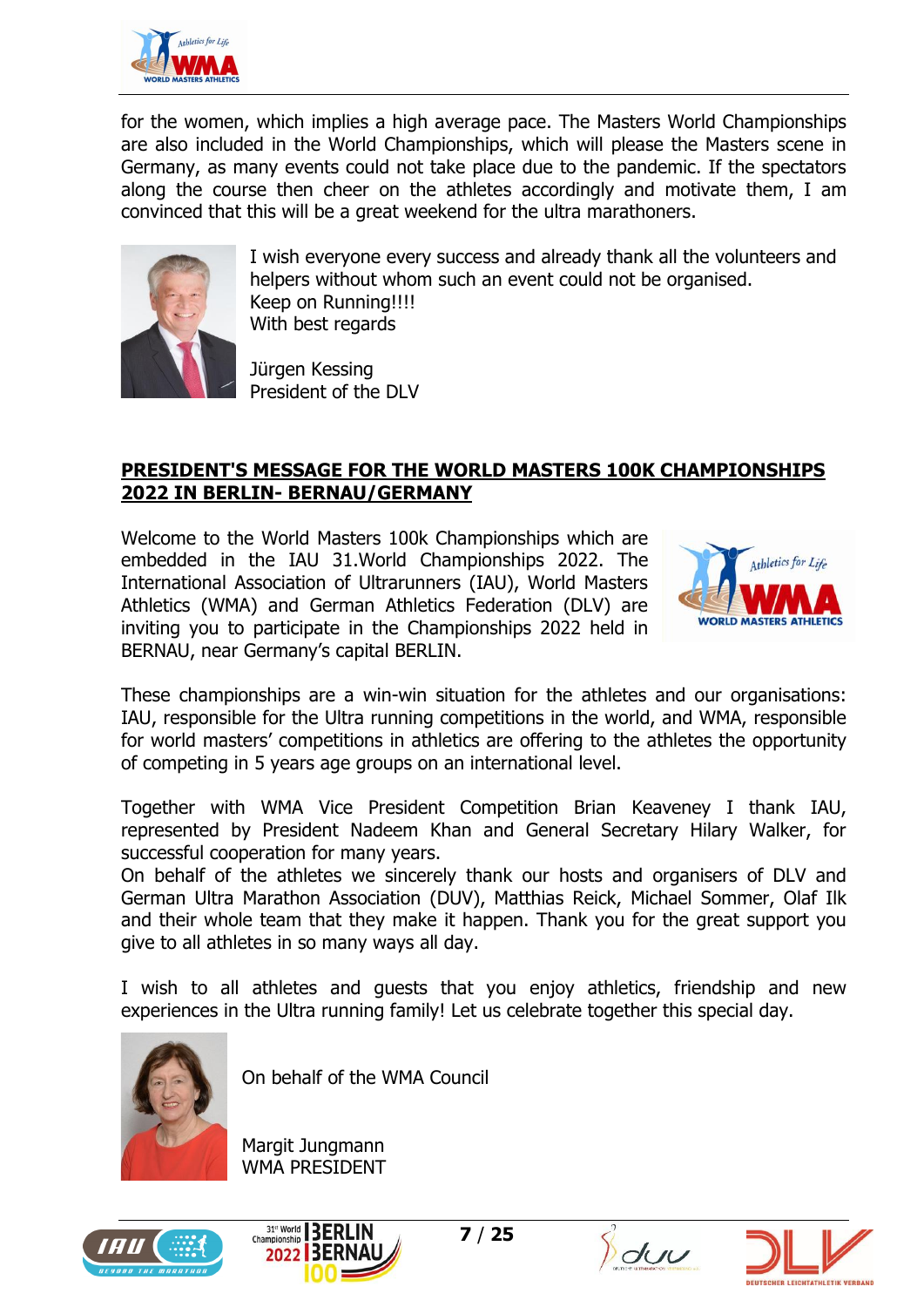

## <span id="page-7-0"></span>**1 NATIONAL ATHLETICS FEDERATION**

#### **CONTACT DETAILS NATIONAL ATHLETICS FEDERATION**

| Country           | Germany                                |  |  |
|-------------------|----------------------------------------|--|--|
| <b>Name</b>       | Deutscher Leichtathletik Verband (DLV) |  |  |
| <b>Address</b>    | Alsfelder Straße 27                    |  |  |
|                   | 64289 Darmstadt (Germany)              |  |  |
|                   | Postfach 10 04 63                      |  |  |
| Tel.              | $+49(0)$ 61 51 / 77 08-0               |  |  |
| Fax               | +49 (0) 61 51 / 77 08-49               |  |  |
| E-mail            | laufen@leichtathletik.de               |  |  |
| Website           | www.leichtathletik.de                  |  |  |
| <b>Extra info</b> | Technical delegate: Dr. Matthias Reick |  |  |



## <span id="page-7-1"></span>**2 LOCAL ORGANIZING COMMITTEE (LOC)**

#### **CONTACT DETAILS LOC**

| <b>LOC</b><br><b>Championship BERLIN</b><br><b>2022 BERNAU</b><br>00E | gemeinnützige Ultramarathon Veranstaltungs UG<br>(haftungsbeschränkt)<br>Rufacher Weg 43a, 12349 Berlin, Germany<br>E-Mail: jau-contact@wc100kberlin.org<br>Website: https://wc100kberlin.org/<br>Mob: +49 1525 643 77 68 |
|-----------------------------------------------------------------------|---------------------------------------------------------------------------------------------------------------------------------------------------------------------------------------------------------------------------|
| <b>PRESIDENT</b>                                                      | Olaf Ilk<br>olaf.ilk@wc100kberlin.org                                                                                                                                                                                     |
| <b>VICE PRESIDENT</b>                                                 | Dr. Matthias Reick<br>matthias.reick@wc100kberlin.org                                                                                                                                                                     |
| <b>GENERAL SECRETARY</b>                                              | Martin Rudolph<br>Martin.rudolph@wc100kberlin.org                                                                                                                                                                         |
| <b>TREASURER / FINANCE</b>                                            | Petra Werner<br>petra.werner@wc100kberlin.org                                                                                                                                                                             |
| <b>RACE DIRECTOR</b>                                                  | Michael Sommer<br>michael.sommer@wc100kberlin.org                                                                                                                                                                         |
| <b>DIRECTOR OF</b><br><b>ACCOMMODATION</b>                            | Christoph Lux<br>Christoph.Lux@wc100kBerlin.org                                                                                                                                                                           |
| <b>HEAD OF</b><br><b>COMMUNICATIONS</b>                               | Stefan Bicher<br>Stefan.bicher@wc100kberlin.org                                                                                                                                                                           |
| <b>EVENT MANAGER</b>                                                  | Jacob Stutzke<br>jacob.stutzke@wc100kberlin.org                                                                                                                                                                           |
| <b>REGISTRATION / TIME</b><br><b>KEEPING</b>                          | Jürgen Schoch<br>Juergen.schoch@wc100kberlin.org                                                                                                                                                                          |







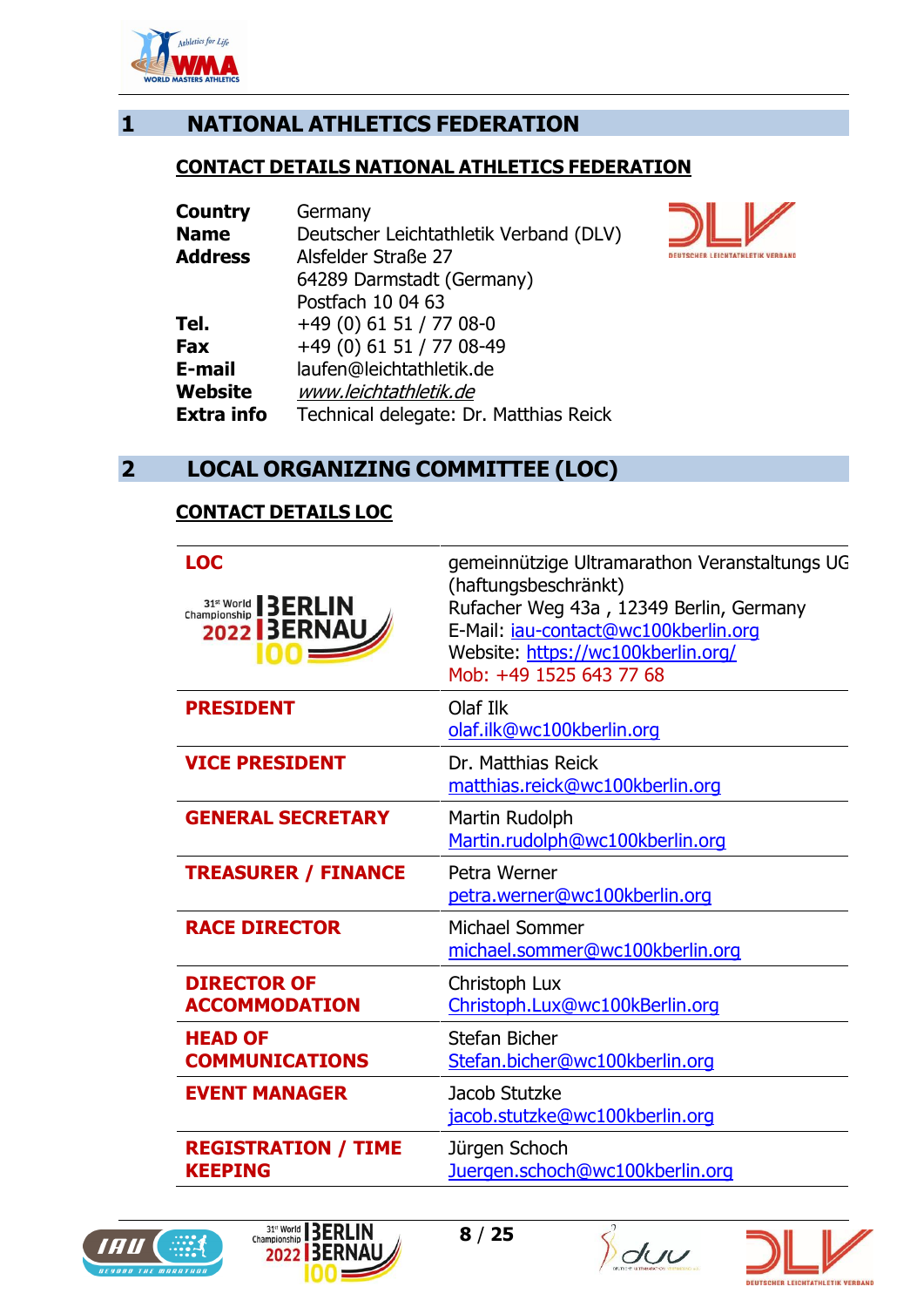

## <span id="page-8-0"></span>**3 INTERNATIONAL ASSOCIATION OF ULTRARUNNERS (IAU)**

**WEBSITE:** [www.iau-ultramarathon.org](http://www.iau-ultramarathon.org/)

#### **IAU PRESIDENT**

**Name: Nadeem KHAN E-mail:** [nadeem.khan@iau-ultramarathon.org](mailto:nadeem.khan@iau-ultramarathon.org) **Mobile:** +1 716 392 6657

#### **IAU VICE PRESIDENT, PROTOCOL**

**Name:** Robert BOYCE **E-mail:** [robert.boyce@iau-ultramarathon.org](mailto:robert.boyce@iau-ultramarathon.org) **Mobile:** +61 417 557 902

#### **IAU GENERAL SECRETARY**

**Name:** Hilary WALKER **E-mail:** [secretary@iau-ultramarathon.org](mailto:secretary@iau-ultramarathon.org) **Mobile:** +44 7884 473 336

#### **IAU DIRECTOR OF TECHNICAL OPERATIONS, PROJECT COORDINATOR**

**Name:** Francisco SANCHEZ-RICO **E-mail:** [paco.rico@iau-ultramarathon.org](mailto:paco.rico@iau-ultramarathon.org) **Mobile:** +34 616 50 8228

#### **IAU DIRECTOR OF COMPETITION**

**Name:** Diana AMZA **E-mail:** [diana.amza@iau-ultramarathon.org](mailto:diana.amza@iau-ultramarathon.org) **Mobile:** +40 721 719 831

#### **IAU DIRECTOR OF COMMUNICATION**

**Name:** Jacek BEDKOWSKI **E-mail:** [jacek.bedkowski@iau-ultramarathon.org](mailto:jacek.bedkowski@iau-ultramarathon.org) **Mobile:** +41 762 691 250

#### **IAU DIRECTOR OF MARKETING AND GLOBAL DEVELOPMENT**

**Name:** Hilmy Aboud SAID **E-mail:** [hilmy.aboud.said@iau-ultramarathon.org](mailto:hilmy.aboud.said@iau-ultramarathon.org)

#### **IAU EUROPEAN REPRESENTATIVE**

**Name:** Gregorio Zucchinali **E-mail:** [gregorio.zucchinali@iau-ultramarathon.org](mailto:gregorio.zucchinali@iau-ultramarathon.org) **Mobile:** +39 339 234 9357

#### **CHAIR IAU TECHNICAL COMMITTEE, TECHNICAL COORDINATOR**

**Name:** Liesbeth Jansen **E-mail:** [liesbeth.jansen@iau-ultramarathon.org](mailto:liesbeth.jansen@iau-ultramarathon.org)







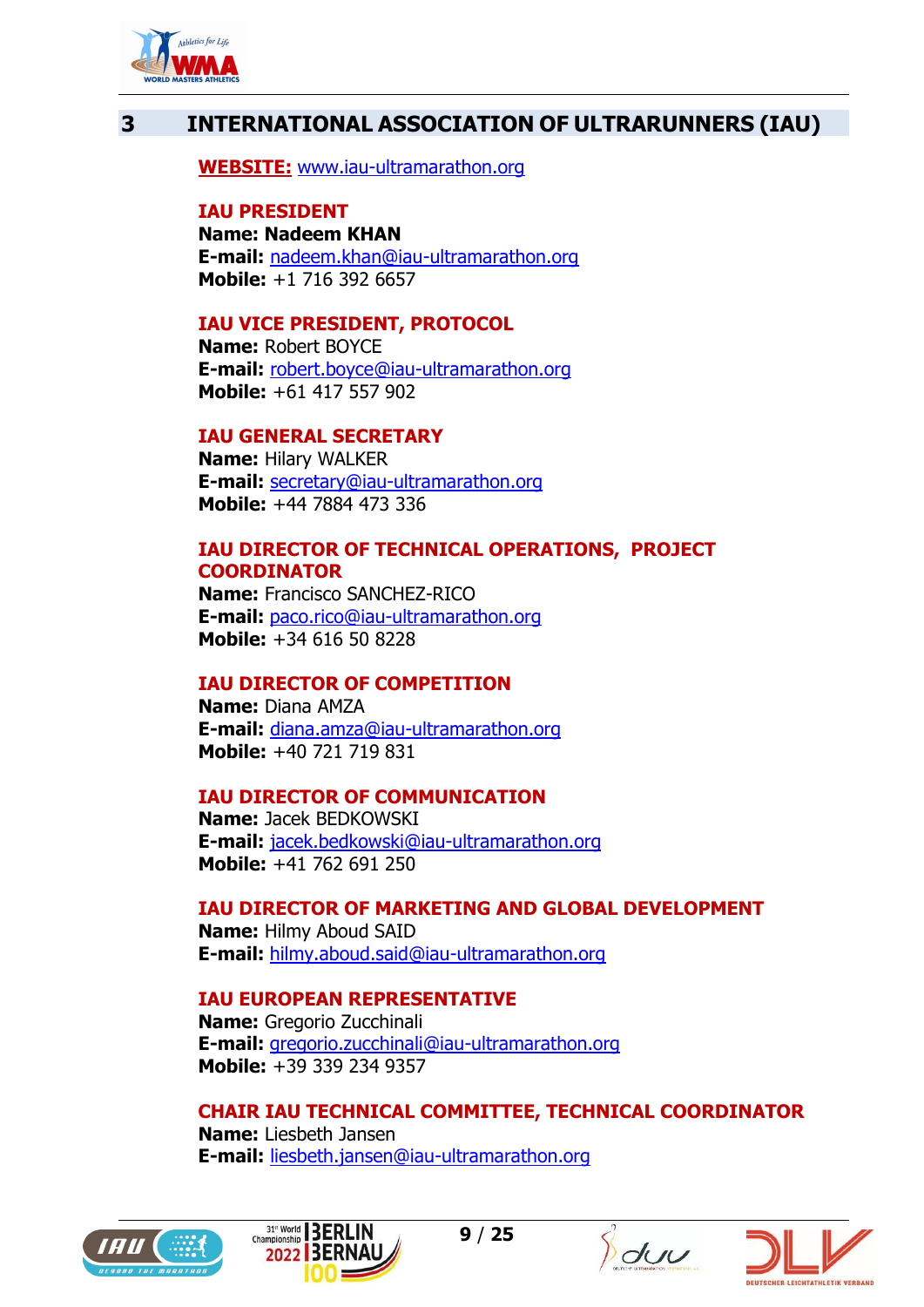

## **4 WORLD MASTERS ATHLETICS (WMA)**

<span id="page-9-0"></span>**Website** [https://world-masters-athletics.com](https://world-masters-athletics.com/)

| <b>Name</b> | <b>Brian Keaveney</b> |
|-------------|-----------------------|
| Mob         | +1 416 605 84 78      |
| E-mail      | masters@sympatico.ca  |

## <span id="page-9-1"></span>**5 STEPS TO TAKE TO SUCCESSFULLY PARTICIPATE**

#### **Step 1**. **Register for the World Championships:**

<https://wc100kberlin.org/en/registration-wma>

and take notice of the Waiver [https://wc100kberlin.org/wp](https://wc100kberlin.org/wp-content/uploads/orga/WMA_Waivers_20220522.pdf)[content/uploads/orga/WMA\\_Waivers\\_20220522.pdf](https://wc100kberlin.org/wp-content/uploads/orga/WMA_Waivers_20220522.pdf)

#### **Step 2**. **VISA**

**Any foreign visitor wishing to visit Germany should have a valid passport** Please check on this website, if you need a visa for Germany. **HTTPS://WWW.AUSWAERTIGES-AMT.DE/EN/VISA-SERVICE[/-/231148](https://www.auswaertiges-amt.de/en/visa-service/-/231148)**

Individuals who need a visa may contact the LOC to receive an extra invitation letter for the visa application.

Before you travel to Germany, also check for the latest information on entry requirements and which vaccines are accepted in Germany.

- **Step 3**. **ACCREDITION CENTRE** Confirm participation in the event by obtaining your bibs with the timing chips and accreditation on Friday,  $26<sup>th</sup>$ August.
- **Step 4**. You are very WELCOME to take part in the **OPENING CEREMONY and PASTA PARTY** on Friday, 26<sup>th</sup> August at EVENT HALL (Stadthalle) BERNAU starting at 3pm. You are not obligated to take part.
- **Step 5**. Get to the **COMPETITION VENUE/RACE COURSE** on time to prepare and not to miss the end of the REGISTRATION PERIOD at 6.20 am. Athletes must report for REGISTRATION between 5.40 am and 6.20 am, otherwise you will be disqualified and cannot take part in the championship.

**Please read the following information carefully to be prepared**







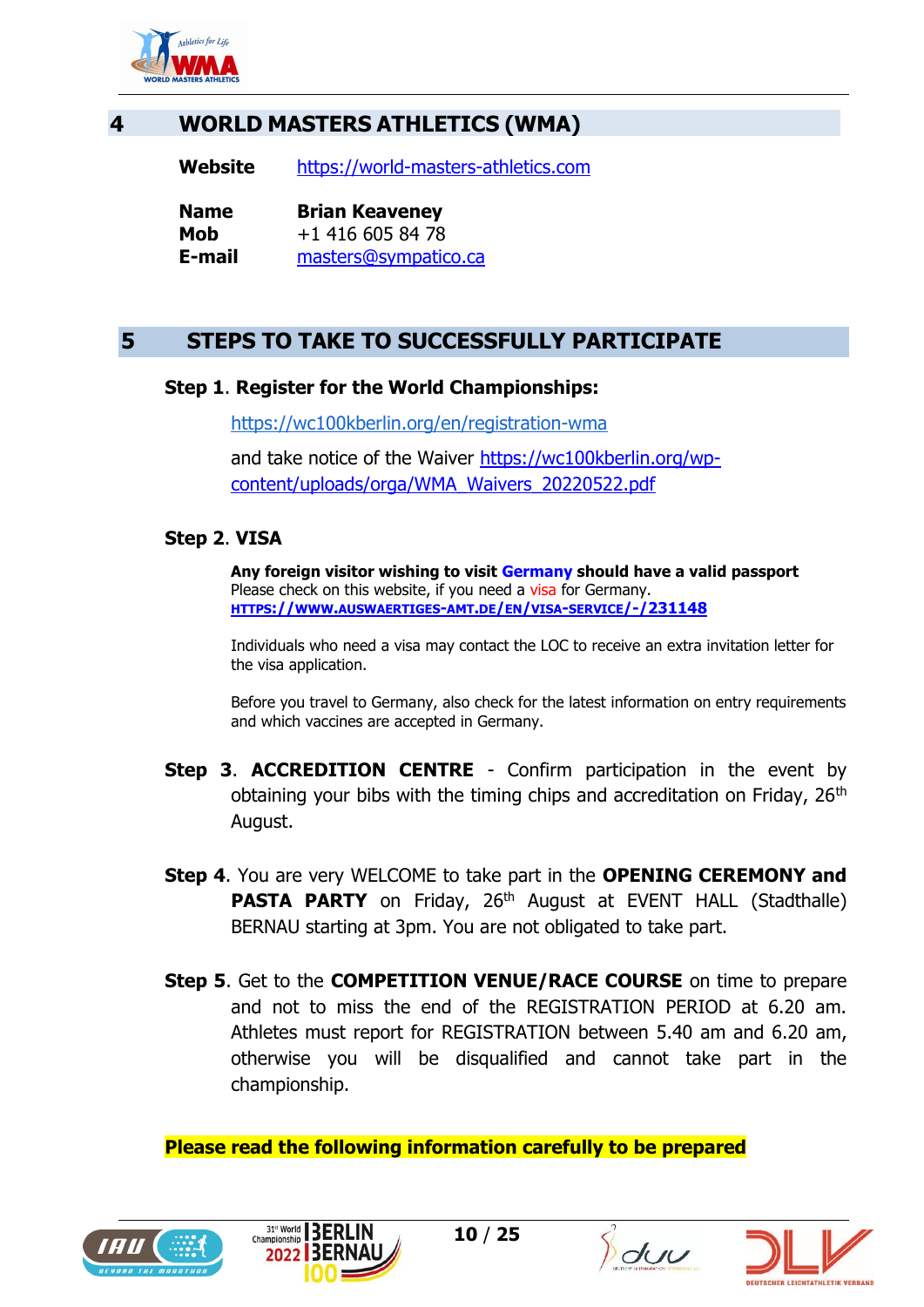

## <span id="page-10-0"></span>**6 GENERAL COMPETITION INFORMATION**

**Start time 06:30 am Max. time 13 hrs Course Road**

**MIAUC WMA 100km Championships Date 27th August 2022**

**Short description of the course:**



The town of Bernau bei Berlin, with its 40,000 inhabitants, is located just to the northeast of Berlin, Germany. The course is ca. 5 km outside of Bernau to the northwest with start and finish in the Bauhaus monument Bundesschule, the second largest Bauhaus building next to the Bauhaus itself. In 2017, this monument was named a UNESCO World Heritage Site. This area is the center of the event on race day. From the sports grounds, the running course leads onto the wide, wind-protected Wandlitzer

This area is the center of the event on race day. From the sports grounds, the running course leads onto the wide, wind-protected Wandlitzer Chaussee, a flat, well-asphalted road through a forest. It is an out-and-back course with two turning points in the north and in the south. In each lap we will pass through the Bauhaus monument with the refreshment area.

#### **Lap length**

With an initial lap of 2.5 km and 13 more laps with a length of 7.5 km, there are the following distances, when the runners cross the starting line: 2.5k, 10k, 17.5k, 25k, 32.5k, 40k, 47.5k, 55k, 62.5k, 70k, 77.5k, 85k, 92.5k, 100k.

More informations about the race on the webside: [https://wc100kberlin.org/en/race\\_course](https://wc100kberlin.org/en/race_course)

**Profile** Start/Finsh at: 72 mtrs Highest point: 87 mtrs







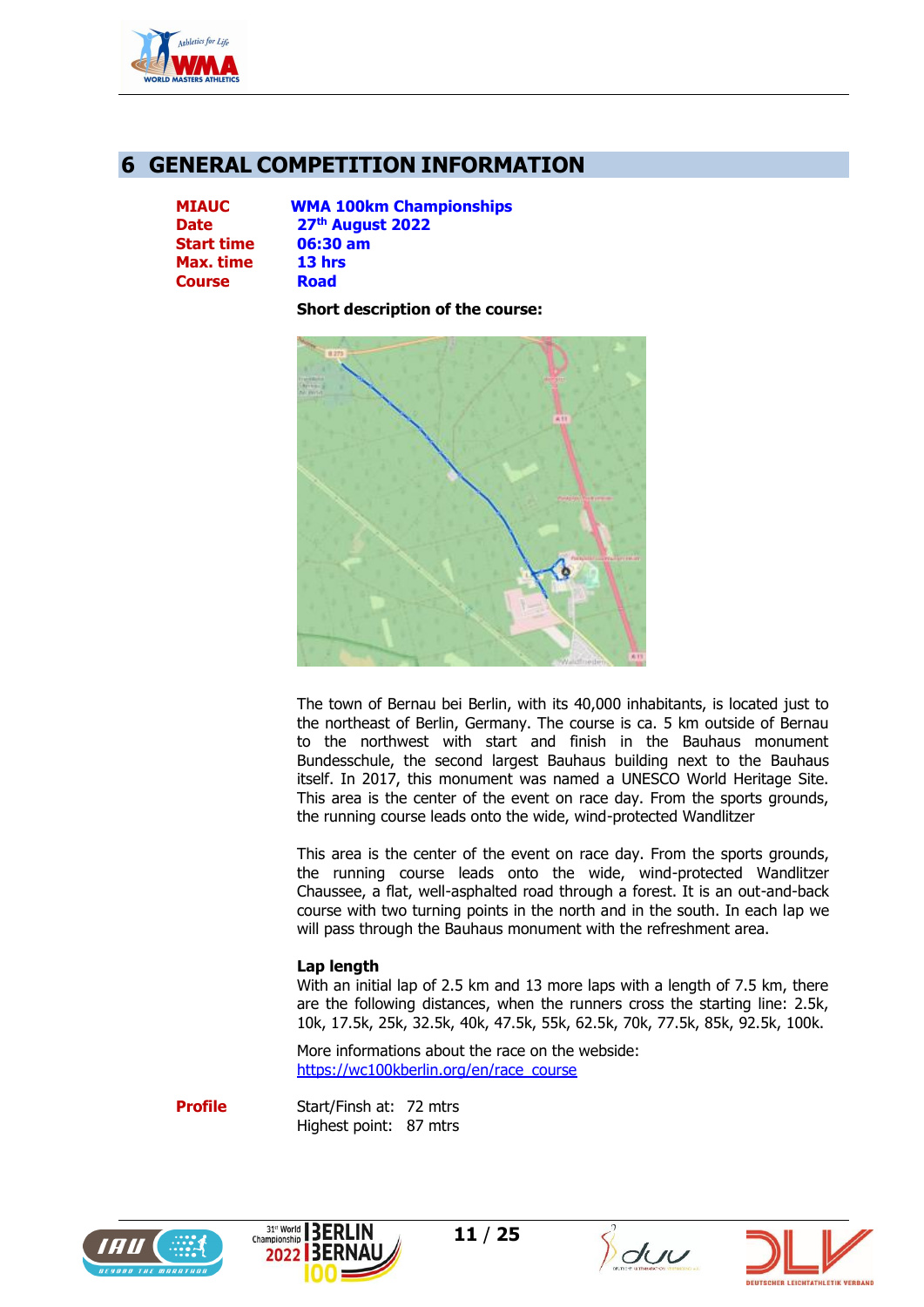

## <span id="page-11-0"></span>**7 ENTRIES AND CONFIRMATION**

Refer to the organization website: [https://wc100kberlin.org/](https://deref-web.de/mail/client/icfoyMtkTS0/dereferrer/?redirectUrl=https%3A%2F%2Fwc100kberlin.org%2F)

#### <span id="page-11-1"></span>**7.1 ENTRIES**

Each Masters athlete must enter the competition through the registration website <https://www.simplyregister.net/register/?e=121830> **before midnight Eastern Standard Time (EST USA) 31st of July 2022**

It is also embedded in the official site:<https://wc100kberlin.org/en/registration-wma>

Athletes who are already entered in the IAU 100 km Championships as part of a country team and who wish to be eligible for placing in the Masters World Championships Race must in addition also register on the Master's registration website <https://www.simplyregister.net/register/?e=121830> and pay the fee.

The WMA Championship 100K awards medals for placing 1 to 3 in the WMA´s official five-year age-groups. There will be no Country Team Award. The athlete's age-group is decided by the athlete's age on the first day of competition. The ages are 35 and above for both men and women to qualify for the Masters Race.

### <span id="page-11-2"></span>**7.2 Confirmation of Entry**

An athlete must be a member of their countries Masters Athletics Member Organisation to compete in the WMA 100 km World Championships. Your National Member Organisation will be asked to verify your membership, otherwise you are not eligible.

#### <span id="page-11-3"></span>**7.3 Uniform**

In WMA Championships, all athletes **MUST** wear a competition top that **is officially approved by their National Masters Member**. It is mandatory to wear such an approved national uniform clearly identifying the country that he/she represents. The WMA Technical Delegate can disqualify participants from the Championships if something other than the approved national competition top is worn.

#### **A club singlet or vest is not acceptable.**

All advertising on the uniforms of the athletes during the competition and the awards will be in accordance with the rules of the WA and WMA regarding the size and content.

Book  $C - C7.2$ MARKETING AND ADVERTISING REGULATIONS INTERNATIONAL COMPETITIONS 1.1(A) (WAS), 1.3 & 1.4: CLOTHING & ACCESSORIES







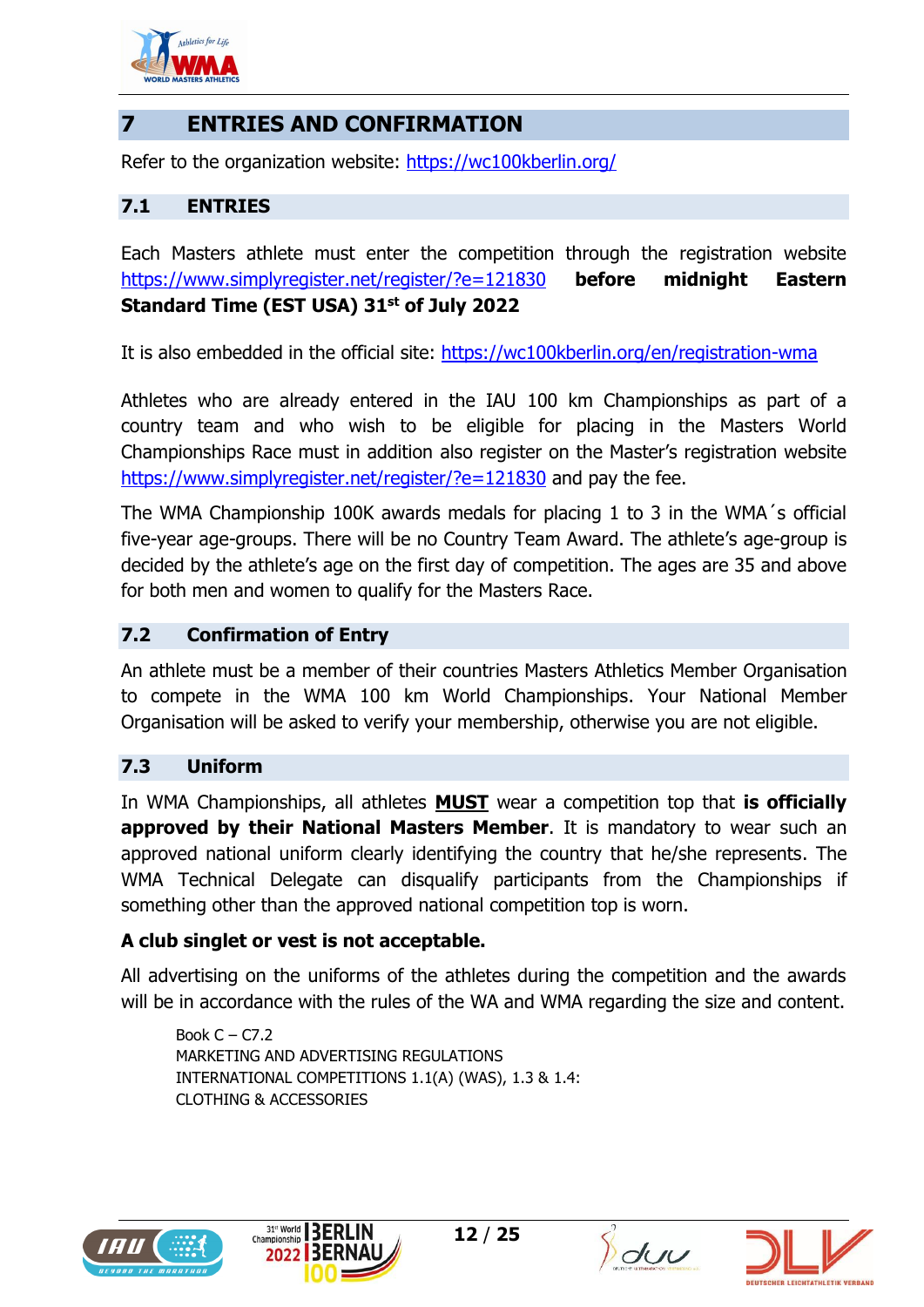

## <span id="page-12-0"></span>**8 Accreditation**

#### <span id="page-12-1"></span>**8.1 Accreditation Centre**

Accreditation for the Masters 100k World Championships will be possible on

- **Friday, 26th August** at the accreditation center at
	- **H2 Hotel Berlin Alexanderplatz**, Karl-Liebknecht-Straße 32, 10178 Berlin **9 am – 11am and 7 pm – 9pm.**
	- **City Event Hall (Stadthalle) Bernau**, Hussitenstraße 1, 16321 Bernau bei Berlin
		- **1 pm- 5:30 pm** (300m from station Bernau)

Accreditation for the Masters 100k World Championships in case of late arrivals will also be possible on

- **Saturday, 27th August** at the accreditation center at
	- **Start and finish in the Bauhaus monument Bundesschule 5:15 am - 6:00 am**

(please be aware that if you check in this late, as others might do too, the accreditation process will be stopped at 6 am and who hasn´t checked in by then will not be able to start)

#### <span id="page-12-2"></span>**8.2 Registration Pack and Accreditation Pass Collection**

All registered athletes, officials, accompanying persons and supporting personnel must collect their registration pack from the Accreditation Centre. The registration pack will include an accreditation pass, bib numbers for participants, and other information the LOC will provide.

#### <span id="page-12-3"></span>**8.3 Accreditation Passes**

Accreditation is a process designed to ensure that participants and guests are provided with the appropriate level of physical access to all venues and areas.

All registered athletes, accompanying persons and supporting personnel (e.g., media, medical staff, team managers) will receive an event accreditation pass upon registering at the Accreditation Centre. To collect their accreditation pass, registered athletes, accompanying persons and supporting personnel must present a passport or other government-issued identification (with picture included).

#### <span id="page-12-4"></span>**8.4 Competition Numbers (Bibs)**

All athletes will receive two bibs in their registration pack, which must be collected and worn and properly attached on your competition west. The one bib with the two Timing Chips is to be worn on the front, the other bib without the Timing Chips on the back.

The bibs will have the competitors number and the competitors age group on it.







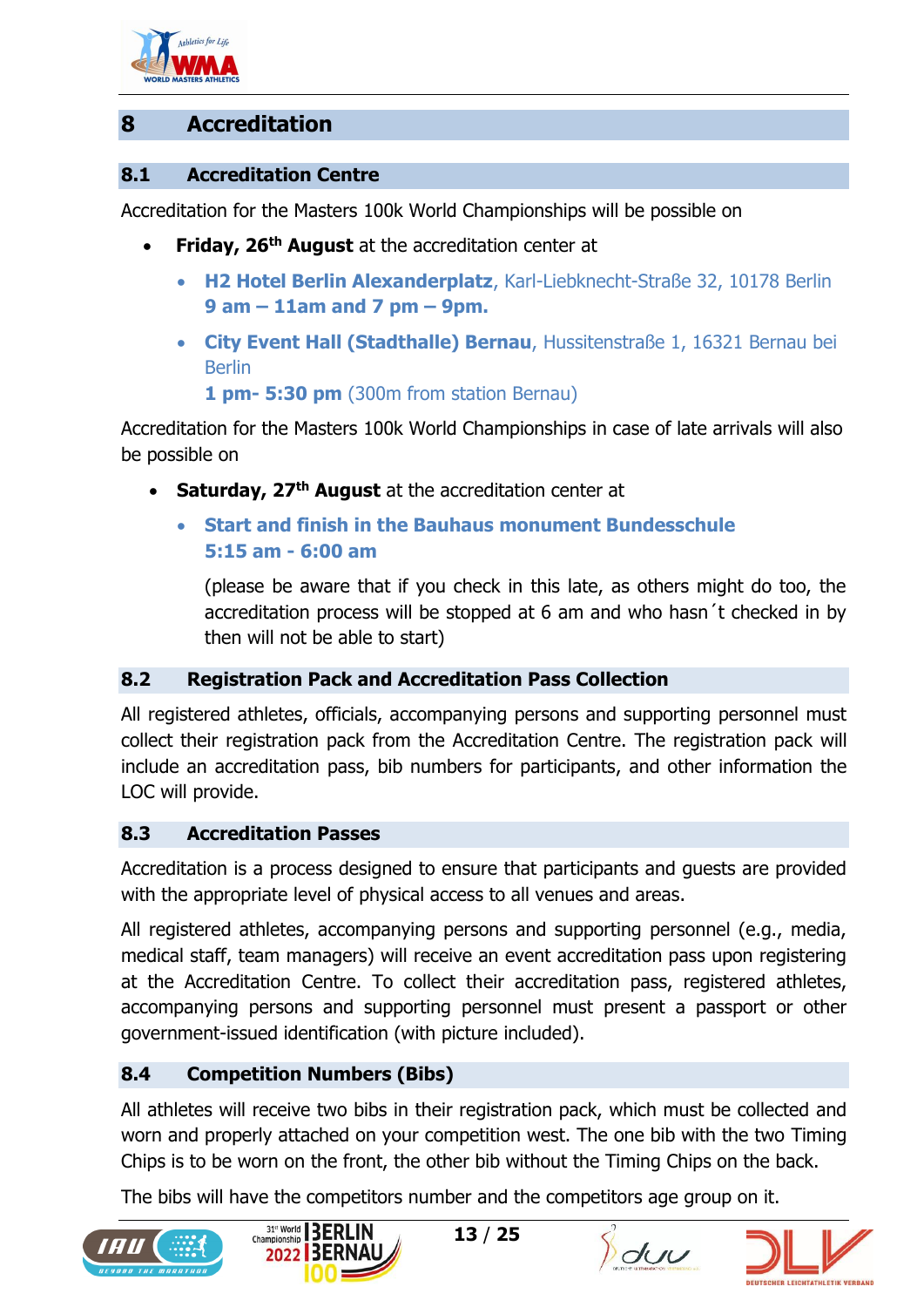

You will also receive a Label that you can use to mark your clothing bag, if needed.

The bibs must not be cut, bent, or otherwise modified, under penalty of disqualification.

## <span id="page-13-0"></span>**9 Technical Information**

## <span id="page-13-1"></span>**9.1 TECHNICAL INFORMATION CENTER (TIC)**

#### Location:

The Technical Information Centre (TIC) will be located in the building on the right hand side of the finish line and will be open from 5 am to 8.30 pm on the  $27<sup>th</sup>$  August.

The purpose of the TIC is to provide services to the athletes, support staff, media, language services, lost property and provide for Protest and Appeals (WA 8. Protests and Appeals)

### <span id="page-13-2"></span>**9.2 Call Room / Race Registration**

There will be no official CALL ROOM for the Masters competition, but every athlete must register with the officials at the starting lane before the race. The REGISTRATION PROCESS will open at 5.40 am and end at 6.20 am. If you are not registered by 6.20 am, you will be disqualified and cannot take part in the race.

#### <span id="page-13-3"></span>**9.3 Secure Bag Drop**

A secured bag drop and pick up facility for Masters Athletes will be available at the competition venue close to the starting lane.

You need to fix your label visible on your bag and you need your race bib for picking your up bag after the race.

(see map below  $\gg$ )

#### <span id="page-13-4"></span>**9.4 Refreshments**

• Refreshment tables for WMA participants will be provided as stipulated in the regulations of the WA and WMA at the end of each lap behind the FINISH LINE.

There will be Still Water, Cola and Isotonic Drinks as well as snack bars, bananas and apples available.

• Athletes with their own refreshments will personally place them on the marked tables within the dedicated area of the MASTERS REFRESHMENT ZONE (see map below). Personal refreshments will have to be marked with the bib number of the athlete.

Only accredited support staff can hand out the personalized refreshments to the athletes from behind the tables. These accredited representatives must not in any way interfere with the progress of the race.







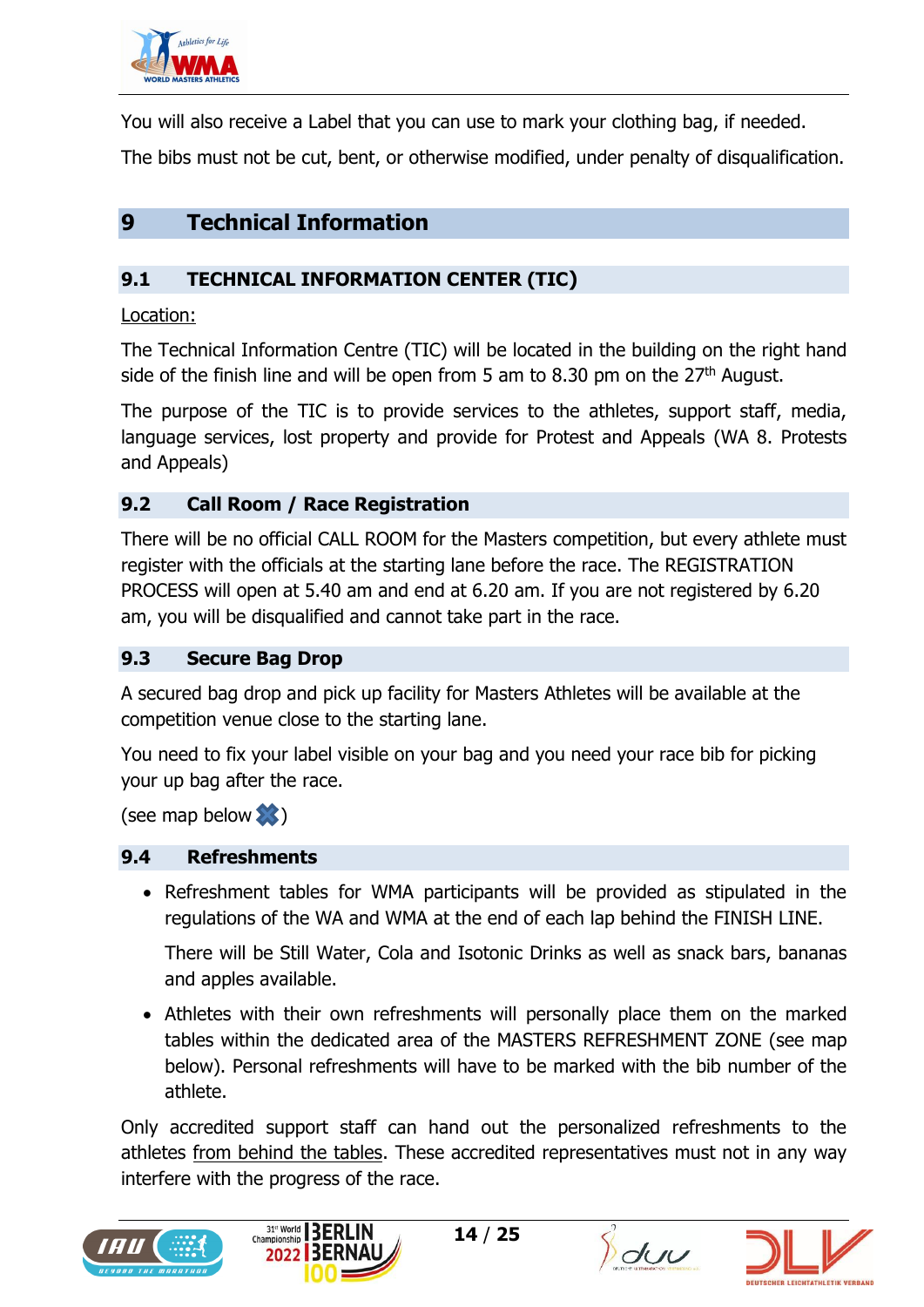

By RULE and REGULTION NO REFRESHMENT is to be issued outside the refreshment zone. An athlete who receives or collects refreshment or any other item from a place other than the official stations or takes the refreshment of another athlete, should, for a first such offence, be warned by the Referee normally by showing a yellow card. For a second offence, the Referee shall disqualify the athlete, normally by showing a red card. Starting area WMA



#### <span id="page-14-0"></span>**9.5 Starting line**

There will be separate starting lines and line ups for the IAU and WMA 100 km World Championships Race. WMA Race will start as posted on the map above.

#### <span id="page-14-1"></span>**9.6 The Start**

The race will start at 6.30 am by Gun Time for both championships races (IAU & WMA) simultaneously. The COMMAND will be "ON YOUR MARK followed by the GUN SHOT. Men and women as well as IAU and MASTERS will start at the same time, but the WMA Runners will have their own starting area. (see map above).

## <span id="page-14-2"></span>**9.7 Safety Officers**

The WMA will have Safety Officers in place at the championships who shall have overall responsibility for the safety of athletes competing in the championships, safety aspects at competition venues and generally to ensure the overall safety of all aspects of the competition.

Safety Officers have the authority to withdraw from competition any athlete whose continued participation in the competition would, in the opinion of the Safety Officer, endanger the athlete's health and/or the safety of the other competitors. The decision to withdraw an athlete from any competition may be exercised by the Safety Officer and medical staff if it is a medical issue.







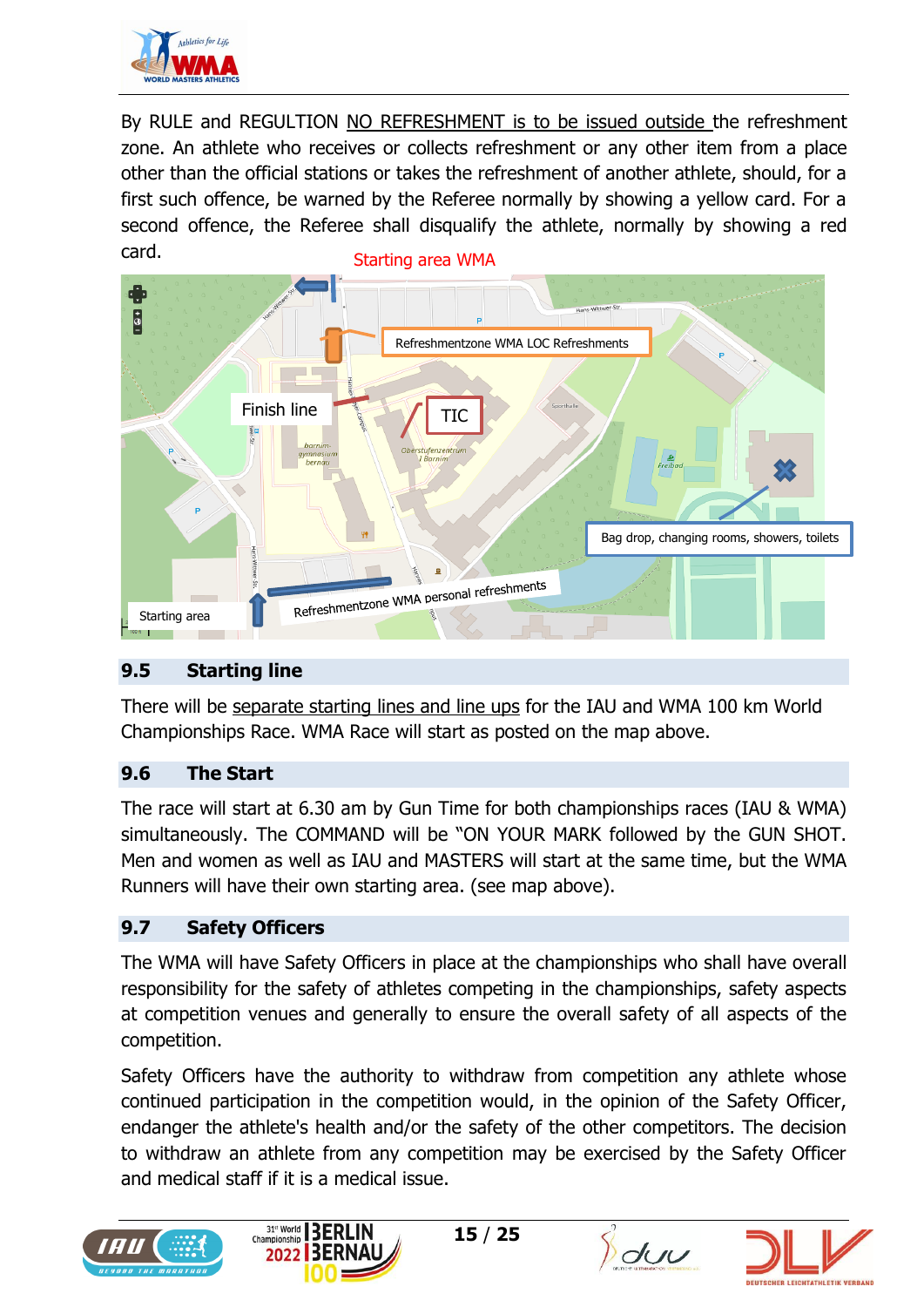

The Safety Officers and any appointed Deputies will be clearly identified.

#### <span id="page-15-0"></span>**9.8 End of Race**

The race will finish after the athlete crosses the finish line after completing the full distance of 100km.

The CUT OFF TIME for the RACE is set at 13 hours. At 7.30 pm the RACE will end and everybody, that hasn´t finished by then will be disqualified and marked as "DQ with reason". After 7.30 pm no one will be allowed to be on the race course any more since it will be open to traffic again.

#### <span id="page-15-1"></span>**9.9 Results**

Every participant will place within his or her AGE GROUP 35 and up.

At the finish line of every lap the time and place within his/her age group will be posted and visible on a screen. The final result will be posted on a board outside the TIC as soon as possible after the last finisher of that age group has finished.

#### <span id="page-15-2"></span>**9.10 Protests and Appeals**

Protests and appeals must be made in compliance with the rules of the WA and WMA as modified below and appeals submitted no later than 30 minutes after the display of the results for that age group. Results will be displayed at the competition venue outside the TIC.

A protest is an immediate disagreement about any aspect of any event. An appeal is a disagreement with a Referee´s decision about a protest. There cannot be an appeal without a protest being held and a Referee decision.

#### **9.10.1 Protests**

<span id="page-15-3"></span>Protests concerning the conduct or the result of an event should be made verbally to the Referee of the road race as soon as possible.

#### **9.10.2 Appeals**

<span id="page-15-4"></span>If the athlete does not agree with a decision made by the Referee, the athlete or their team manager may then make a written appeal to the Jury of Appeal.

Any appeal must be lodged at the TIC. The time limit for lodging an appeal is 30 minutes from the time the results are posted.

The Appeal shall be in writing using the form provided for this purpose. The forms can be requested from the TIC. The form should be signed by the team manager, the athlete or official acting on behalf of the athlete concerned.

A deposit of 100 $\epsilon$  will be required to confirm the appeal. If the appeal is not upheld, the deposit of 100€ will not be returned.







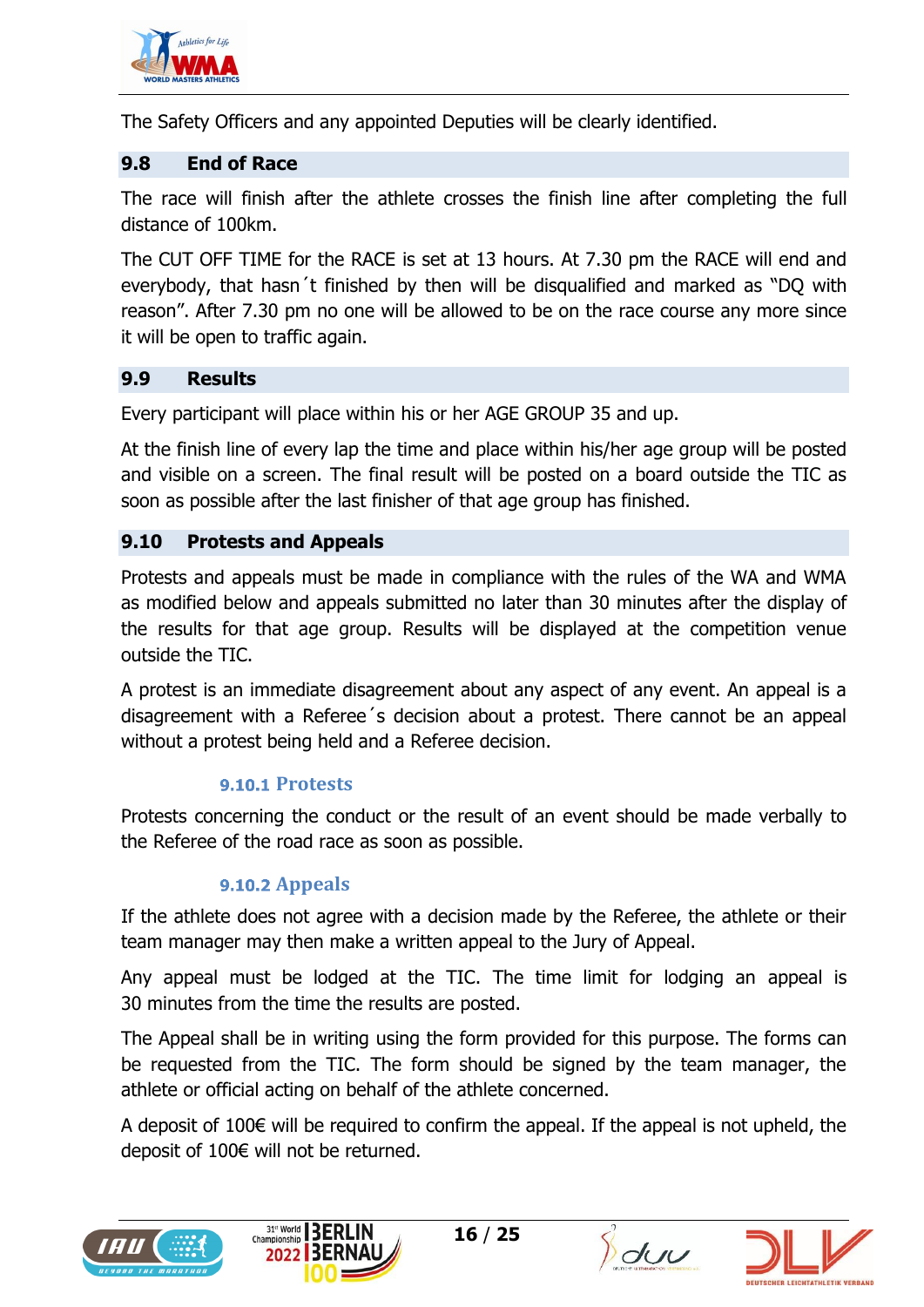

An appeal can only be lodged at the TIC. The Jury of Appeal shall issue a written decision. The decision will be available at the TIC.

#### <span id="page-16-0"></span>**9.11 Medal Ceremony**

The Medal Ceremony (Places 1–3 of every age group) will be held for WMA Championship

- at **Hotel H2**, Karl-Liebknecht-Str. 32, 10178 Berlin,
- Saturday August  $27<sup>th</sup>$ , 9 pm 10:30 pm

Athletes are requested to attend the medal ceremony in an outfit representative of their country.

During the medal ceremony, the athletes will stand on the podium, medals will be presented to each athlete (first, second and third).

Athletes are not to bring country flags onto the podium.

A medal ceremony may be delayed if there is an appeal with regards to the results. Appeals must be lodged at the TIC. Appeal time limit: 30 minutes after the results are posted.

Where an appeal has been lodged, the medal presentation will be held over until the final result has been declared.

#### <span id="page-16-1"></span>**9.12 Allowed during the Race are:**

Allowed are devices carried personally by athletes during a race such as

- heart rate monitors
- speed distance monitors
- stride sensors

are allowed provided that such device cannot be used to communicate with any other person. The devices should only be used for storing data of the race for later analysis and should not disturb other athletes.

#### <span id="page-16-2"></span>**9.13 Not allowed during the Race are:**

Not allowed are technical equipment - Possession or use of

- cassette recorders
- radios
- CD
- radio transmitters
- mobile phone or
- similar devices







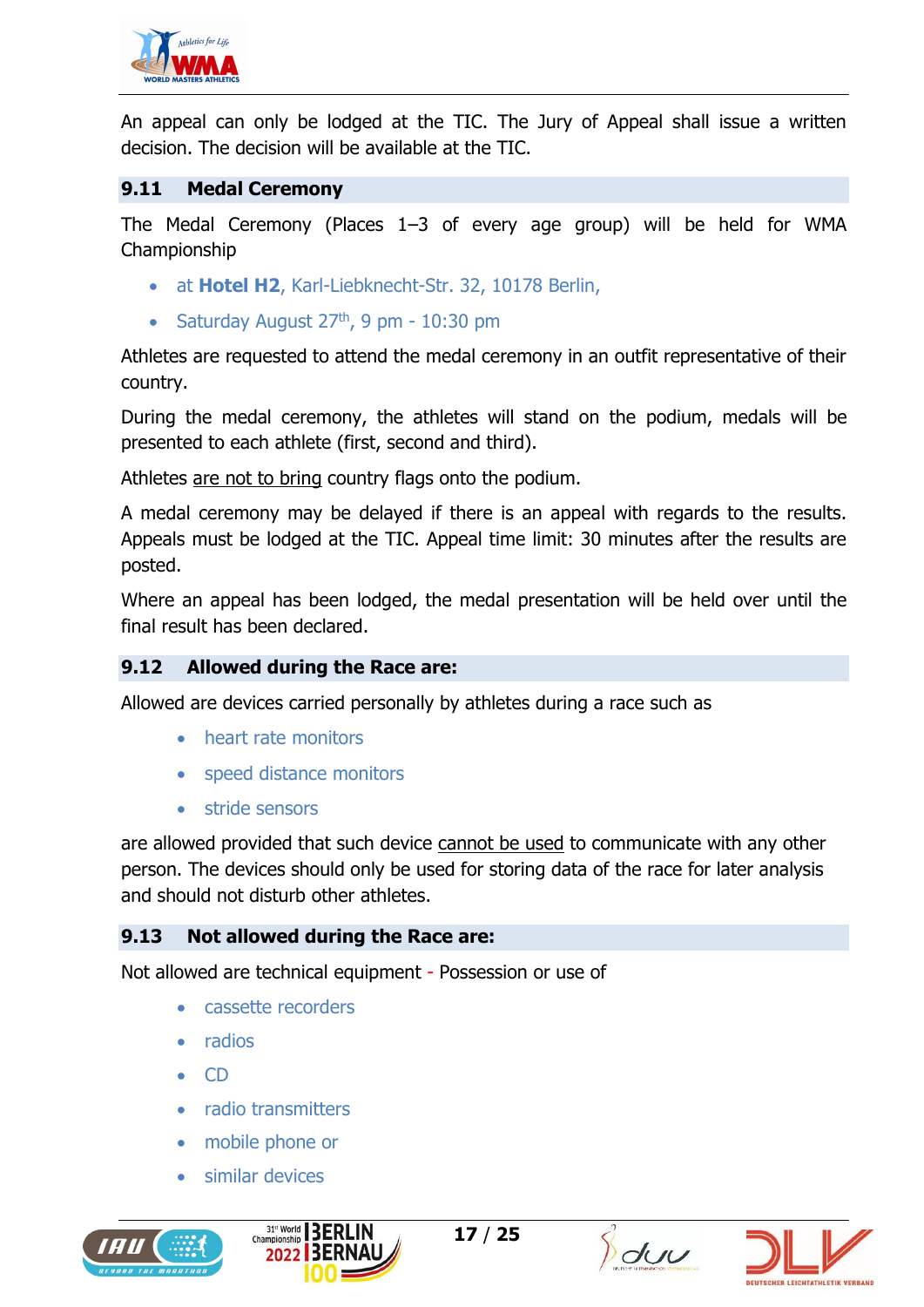

## <span id="page-17-0"></span>**10 Medical and Anti Doping**

#### <span id="page-17-1"></span>**10.1 Emergency**

For emergency and ambulance services, dial **112**

Hospitals:

**Hospital Bernau** Ladeburger Str. 17, 16321 Bernau bei Berlin

(app. 4km from competition venue/race course)

**Berlin:** multiple hospitals of all specializations within a radius of a few kilometers of H2/H4 Hotel and 20 to 40 km from competition venue/race course in Bernau.

#### <span id="page-17-2"></span>**10.2 Covid-19 Entry Requirements**

Before you travel to Germany, check for the latest information on entry requirements and which vaccines are accepted in Germany.

[https://www.schengenvisainfo.com/news/travelling-to-germany-current-covid-entry](https://www.schengenvisainfo.com/news/travelling-to-germany-current-covid-entry-rules-explained/)[rules-explained/](https://www.schengenvisainfo.com/news/travelling-to-germany-current-covid-entry-rules-explained/)

#### <span id="page-17-3"></span>**10.3 Covid-19 Requirements for WORLD CHAMPIONSHIP**

Anti Covid-19 measures will be put in place during event to meet the national requirements but also to see after your health in the best way we can. This might mean, that the requirements we will be asking you to follow, might be stricter then then the national requirements.

The LOC will first announce and then update the COVID-19 REQUIREMENTS for the championships on the website starting in the beginning of August.

#### <span id="page-17-4"></span>**10.4 Medical Insurance**

You are personally responsible for all occurring costs.

This includes all costs for ambulatory treatment, ambulance transport and in hospital care. All costs are subject to the German rules for hospital treatment and emergency transportation.

#### <span id="page-17-5"></span>**10.5 First Aid**

First aid services will be provided by qualified first-aid staff along the competition route. They are skilled in case of emergency. Maps and signage indicating first aid locations will be present at the venue.

Staff will offer basic first aid and transportation to a hospital if further care is deemed necessary.

Any health care services provided outside of these first aid facilities will be at a cost to the individual, including the cost of all health, medical, hospital and associated resources and services.







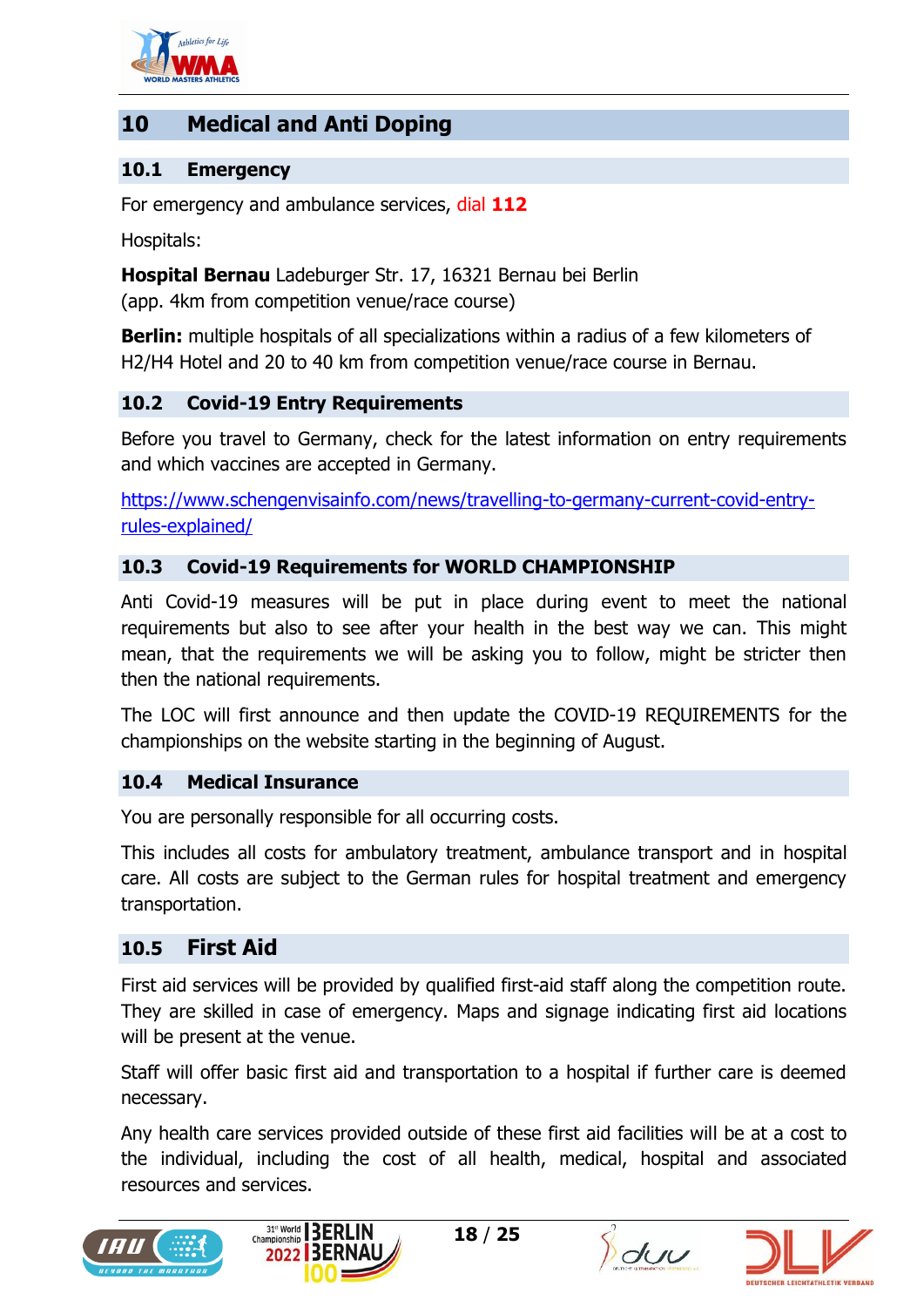

#### <span id="page-18-0"></span>**10.6 Anti - Doping**

For certain medical conditions, athletes may apply for a Therapeutic Use Exemption (TUE) for the use of prohibited substances and methods under the World Anti-Doping Code (WADC). The procedure is regulated for all athletes worldwide in the International Standard for Therapeutic Use Exemptions (ISTUE). WORLD MASTERS ATHLETICS offers you as an athlete wishing to compete the following service to obtain a TUE if needed:

Please submit the completed form to the WMA TUE Coordinator (contact details below) and keep a copy of the form for your records:

Carole Filer 71 Hunter House Road Sheffield. S11 8TU Gt Britain Mob: 0044 (0) 754 882 6151 Email: [wmatuesec@gmail.com](mailto:wmatuesec@gmail.com)

If there are further questions arising from this Form or regarding the relevant procedures for standard applications for TUEs on an international level, please contact Carole Filer at [wmatuesec@gmail.com](mailto:pierluigi.fiorella@tin.it) (e-mail).

Please acknowledge that it might take some time before you receive the official document (TUE). It is advisable to ask ahead of time for the specifics of the procedure and how much time it will take to receive the TUE document. You need to hand in a copy of the TUE with your registration at the championship. Furthermore, you should have a copy of your passport and TUE available on race day in case of a doping control.

If you use substances or take medications, even if they are not on WADA's current Prohibited List, the following applies: Please declare all your substances and medications on the doping control form during a doping control.

## <span id="page-18-1"></span>**10.7 Doping Sanctions**

<https://world-masters-athletics.com/sanctioned-athletes-2/>

## <span id="page-18-2"></span>**11 General Advise**

- Limit the amount of cash you carry with you.
- **Keep a copy of your passport, credit card numbers separate from your wallet and your money.** You might need this for identification if asked by an official or if you are chosen for a DOPING TEST
- Police services dial 110







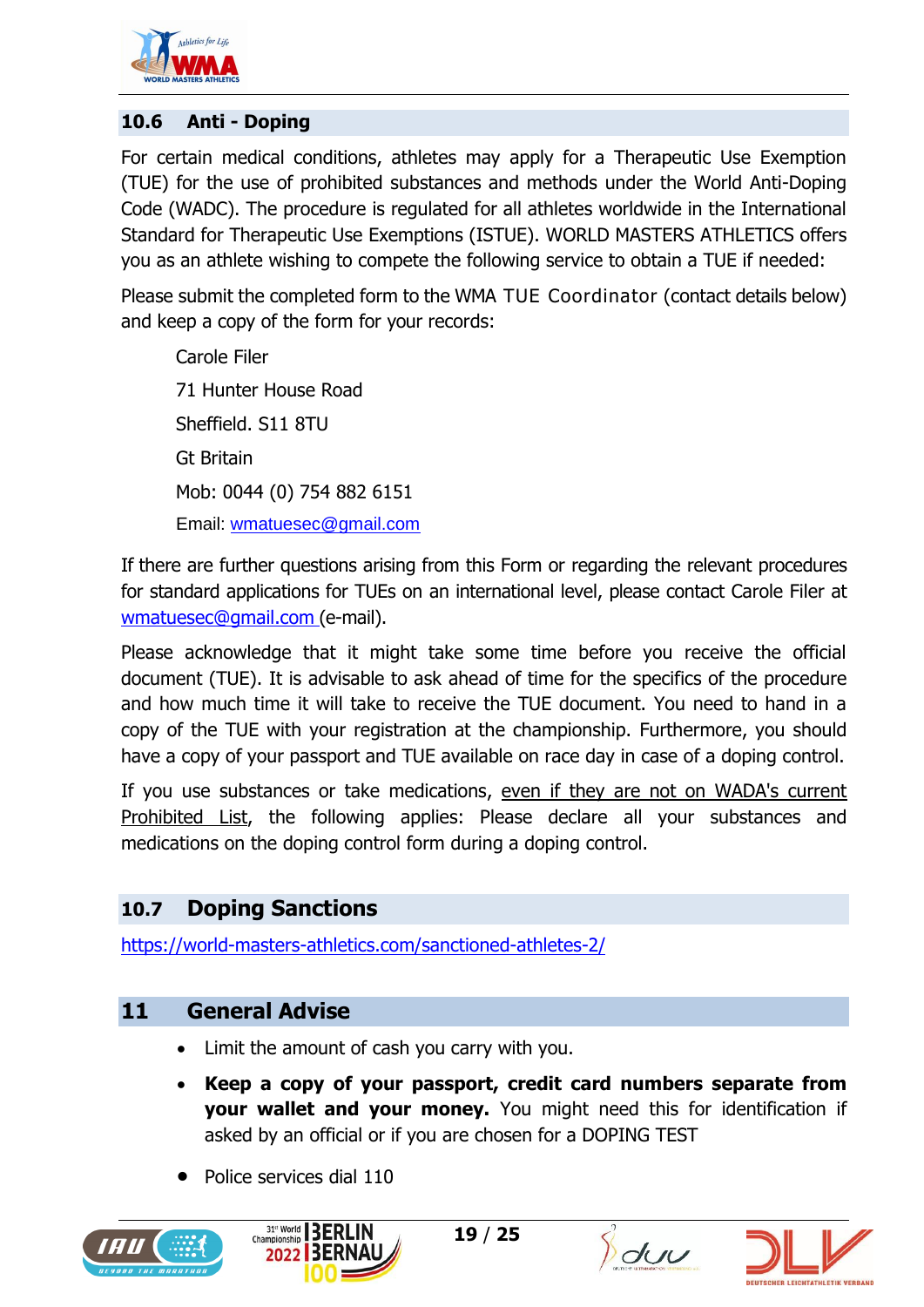

## <span id="page-19-0"></span>**12 Hotels & Destination**

Destinated Competition Hotels of the IAU 31st World Championships will be the **H2 & H4 Hotel Berlin Alexanderplatz.**

Athletes that are competing in the WMA 100k World Championships can also book rooms at the destinated competition hotel H2 & H4 Hotel Berlin Alexanderplatz by quoting "WMA 100k WC"

There are a variety of other accommodations available in Bernau and in Berlin. Please refer to the following links or use one of the familiar booking apps.

[https://www.bernau-bei-berlin.de/de/tourismus/schlafen\\_speisen/schlafen\\_speisen.html](https://www.bernau-bei-berlin.de/de/tourismus/schlafen_speisen/schlafen_speisen.html) <https://www.visitberlin.de/en/hotels-berlin>

#### <span id="page-19-1"></span>**12.1 ATHLETES VILLAGE (AV): Hotel H2 + H4**

Address: H2 Hotel, Karl-Liebknecht-Str. 32, 10178 Berlin

<span id="page-19-2"></span>Website: [https://www.H-Hotels.com](https://www.h-hotels.com/)

#### **Additional information about the Hotel:**

- There is an internet connection (WIFI) in every room, which can be used for free.
- All the rooms are smoke-free.
- Prices including bedclothes, towels and end-cleaning.
- There is a supermarket in walking distance from the hotel.

#### **The accommodation will charge the following rates:**

<span id="page-19-3"></span>There are fixed (All-inclusive) prices **per person per night:**

| ۰, | ۰. |
|----|----|
|    |    |

|                                  |                                  |           | <b>Full Board</b> | <b>Half Board</b> |
|----------------------------------|----------------------------------|-----------|-------------------|-------------------|
|                                  | <b>Single Room</b> (Room charge) | <b>SR</b> | 156€              | 132€              |
|                                  | (per Person charge)              |           | 156€              | 132€              |
| <b>Double Room</b> (Room charge) |                                  | <b>DR</b> | 214 $\epsilon$    | 182€              |
|                                  | (per Person charge)              |           | 107 $\epsilon$    | 91 $\epsilon$     |
|                                  | <b>Triple Room</b> (Room charge) | <b>TR</b> | 300€              | 252€              |
|                                  | (per Person charge)              |           | 100€              | 84€               |

**H4**

|                                  |           | <b>Full Board</b> | <b>Half Board</b> |
|----------------------------------|-----------|-------------------|-------------------|
| <b>Single Room</b> (Room charge) | <b>SR</b> | 178€              | 162€              |
| <b>Double Room</b> (Room charge) | DR        | 238€              | 206€              |
| (per Person charge)              |           | 119E              | 103 $\epsilon$    |







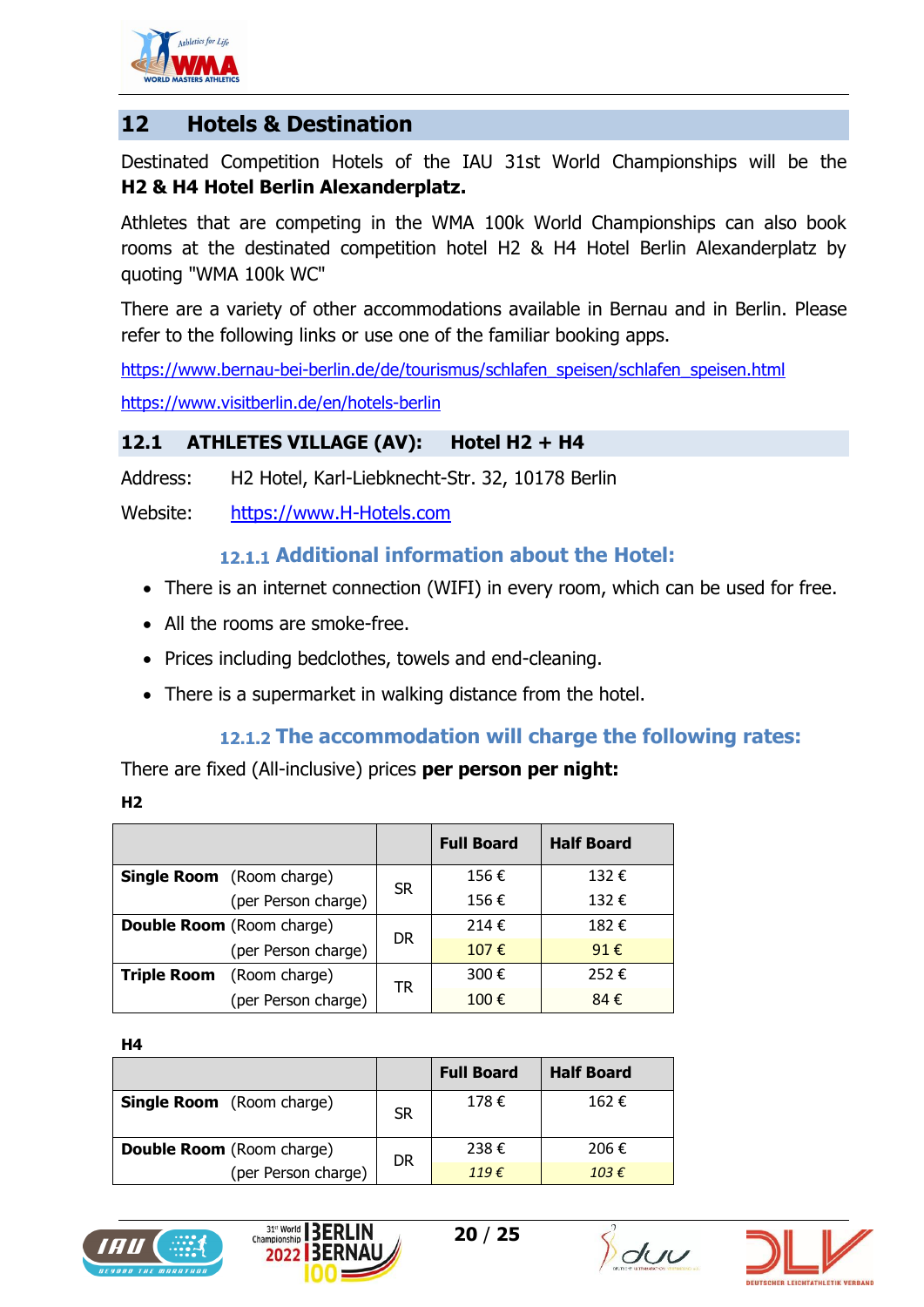

<span id="page-20-0"></span>It **is also** possible to use this location to accommodate extra **supporters**.

## **FOOD & FOOD SCHEDULE (with reservation)**

All meals will be served at the hotel in the room "Alexander".

The proposed time table/ The confirmed timetable will be issued on arrival.

#### In general:

| Breakfast:                                  | $7.00$ am $-10.00$ am | Wednesday – Friday, Sunday |
|---------------------------------------------|-----------------------|----------------------------|
|                                             | $4.00$ am $-$ 5.00 am | Saturday                   |
| Lunch: (only for FB) $12.00$ am $- 1.30$ pm |                       | Wednesday – Friday         |
| Dinner: (HB/FB)                             | 6.00 pm $-$ 8.00 pm   | Wednesday - Friday         |
|                                             | 5.00 pm $- 7.00$ pm   | Saturday                   |

### <span id="page-20-1"></span>**13 Transport**

Berlin is accessible by plane, train, bus, or road. See website information.

See: [https://wc100kberlin.org/](https://deref-web.de/mail/client/icfoyMtkTS0/dereferrer/?redirectUrl=https%3A%2F%2Fwc100kberlin.org%2F)

#### <span id="page-20-2"></span>**13.1 General recommendation**

Berlin is a city of public transport. Driving a car and parking it is significantly more expensive and travel times take substantially longer.

Parking cost H2/H4 Hotel: 20 EUR for 24 h

Public transportation

- Single Ticket Zone A/B (Berlin): 03,00 EUR
- Single Ticket Zone A/B/C (Airport BER Berlin): 03,80 EUR
- 4-trip Ticket Zone A/B (Berlin): 09,40 EUR
- 24-hour Ticket Zone A/B (Berlin): 08,00 EUR
- 24-hour Small Group Ticket Zone A/B (Berlin): 25,50 EUR
- 7-Day Ticket Zone A/B/C (Berlin+Bernau): 43,00 EUR

(Status April 2022)

With public transport in Berlin you are very flexible and fast at your destination.







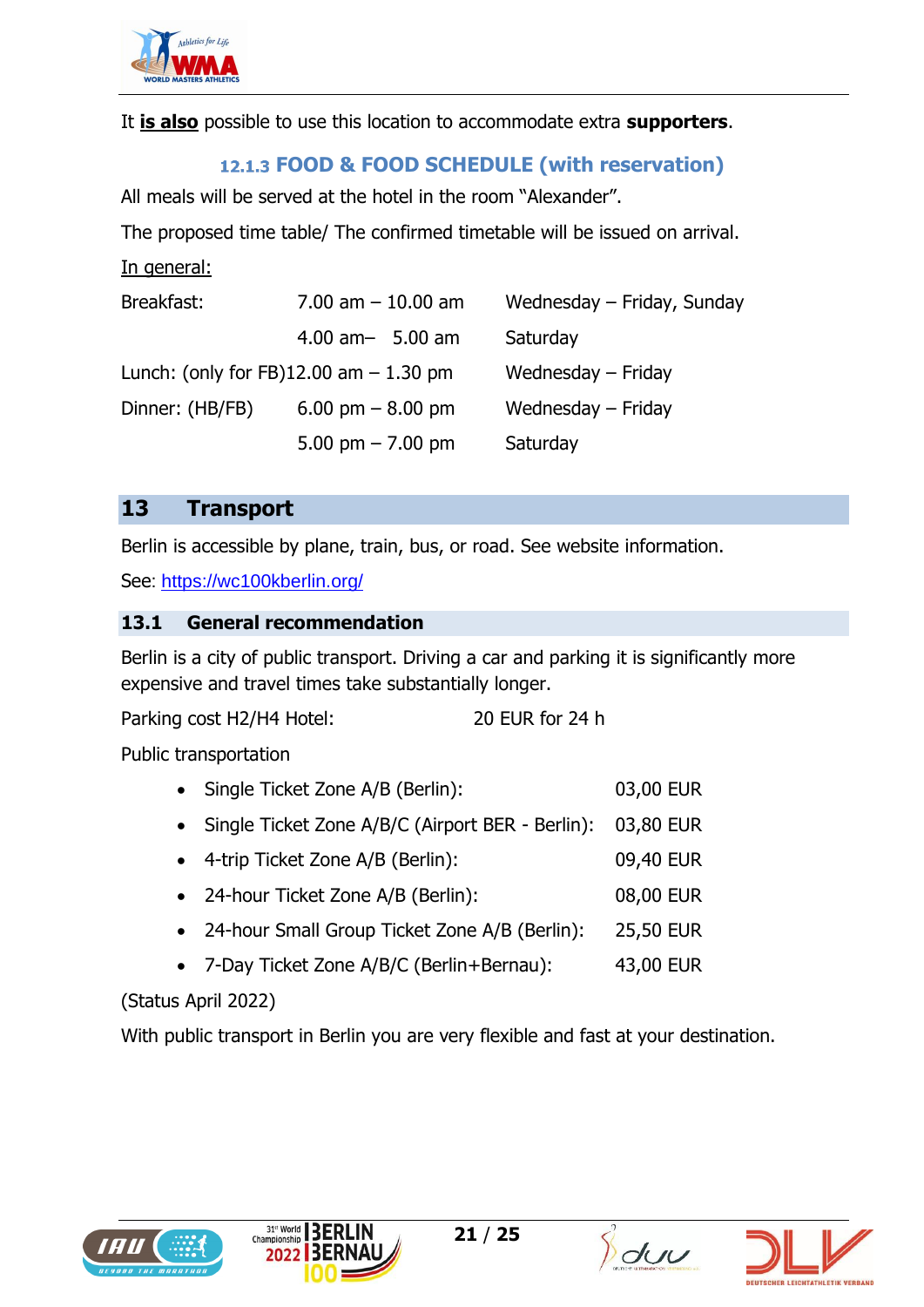

Approximate Travel Time:

- Travel time by car outside rush hour from airport to downtown (Alexanderplatz station) and ATHLETES VILLAGE (Hotel H2/H4): 45 min
- Travel time by car during rush hour from airport to downtown (Alexanderplatz station) and ATHLETES VILLAGE (Hotel H2/H4): 1h 30min
- Travel time by S-Bahn (subway) from the airport to downtown (Alexanderplatz station) and ATHLETES VILLAGE (Hotel H2/H4): 43 min
- Travel time by Regional Train from the airport to downtown (Alexanderplatz station) and ATHLETES VILLAGE (Hotel H2/H4): 25 min
- Travel time by car outside rush hour from downtown (Alexanderplatz station) and Bernau to the competition venue/race course: 45 min
- Travel time by public transport from downtown (Alexanderplatz station) and Bernau station (subway and train): 45 min

#### <span id="page-21-0"></span>**13.2 Transportation on Opening Ceremony and Race Day**

#### <span id="page-21-1"></span>**From Station Bernau to Competition Venue/Race Course on the 27th of August**

#### **Transportation free of charge** (with reservation)

There will be free transportation on Race Day, Saturday the 27<sup>th</sup> August from Bernau station (S-Bahn) to Bernau competition venue/race course on race day Saturday, the  $27<sup>th</sup>$  August. The first shuttle will leave at 4.50 am, the last one at 5.45 am. Departure times for the return buses from Bernau competition venue/race course to the station after the race will be posted on race day.

If you want to use this shuttle service, you have to let the LOC know how many people will use the shuttle bus and request this with your online registration by marking the dedicated box.

### <span id="page-21-2"></span>**H2/H4 Hotel to Opening Ceremony on 26th of August and on Race Day, 27th of August to Competion Venue/Race Course**

#### **Transportation with a fee** (with reservation)

For a fee of 15€ per person on Friday to Bernau and back and 15€ per person Saturday to Bernau and back, payable in cash at race registration for the Championship on Friday. If you want to use this shuttle service, you have to let the LOC know how many people will use the shuttle buses and request this with your online registration by marking the dedicated box.







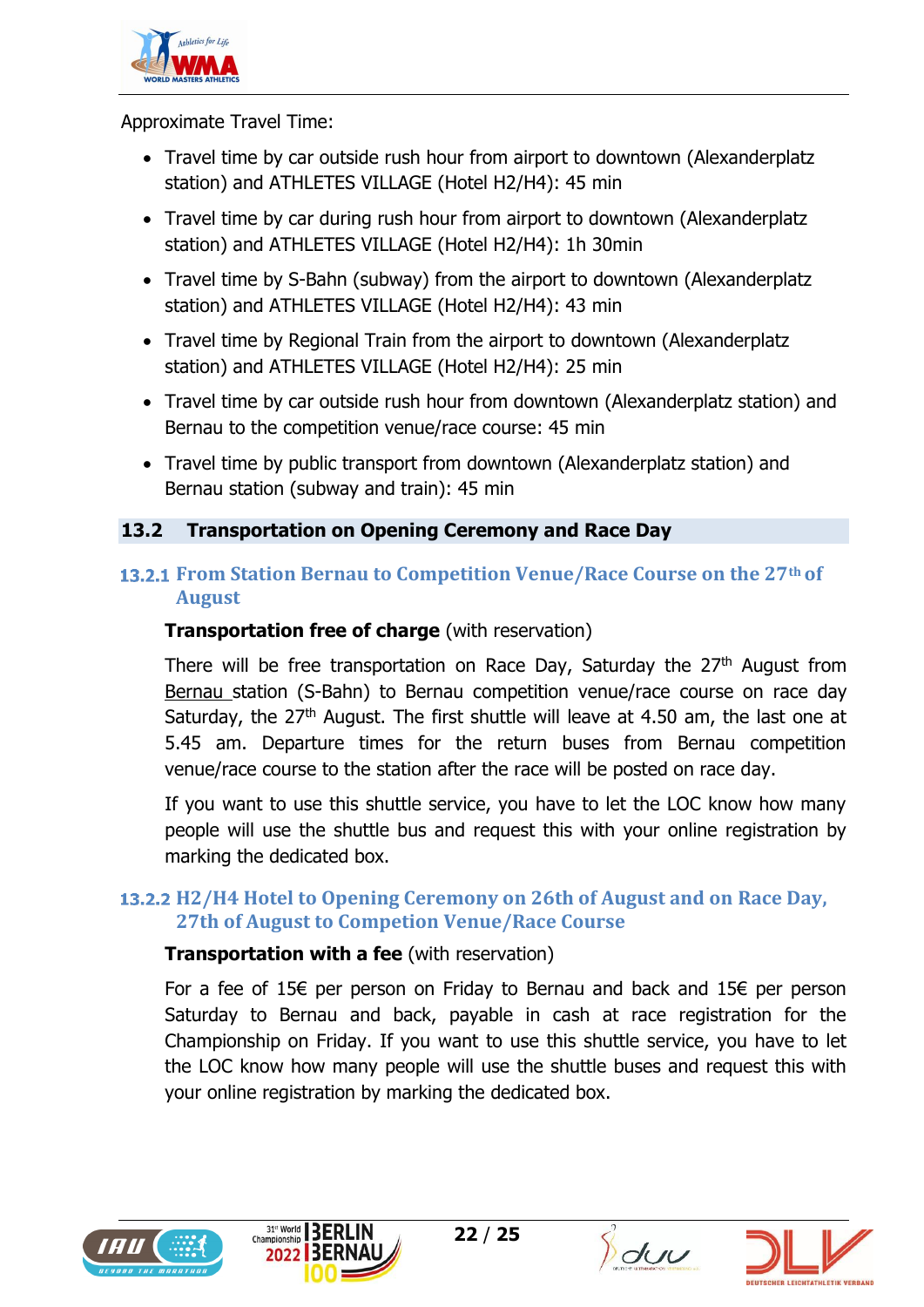

## <span id="page-22-0"></span>**14 Tourist Information**

#### • **Multilingual Tourist information for Berlin can be found on the website**

[https://www.visitberlin.de](https://www.visitberlin.de/)

• **Tourist information of Bernau (German language):**

[https://www.bernau-bei-berlin.de/de/tourismus/tourist](https://www.bernau-bei-berlin.de/de/tourismus/tourist-service/tourist-info.html)[service/tourist-info.html](https://www.bernau-bei-berlin.de/de/tourismus/tourist-service/tourist-info.html)

## **Tips for first-time visitors**

#### **Discover Berlin on the 100 Bus**

The public bus line 100 starts at Zoologischer Garten railway station and ends at Alexanderplatz. Although there is no commentary on the sights, the tour is a great and inexpensive way to take a city tour in a double-decker bus. All you need is a regular AB ticket and about 60 minutes of your time. The most important stops at a glance.

#### **Explore Berlin on the 200 Bus**

In addition to the bus line 100, Berlin has a second bus route that passes by many of the city's main tourist attractions. All you need for this inexpensive city tour is a ticket for the AB fare zone. Getting off during the trip is no problem as the next bus pulls up every ten minutes.

#### **Reichstag**

The Reichstag building with its famous glass dome is one of the most visited sights in Berlin. It is seat of the German parliament, the Bundestag.

#### **Visit the Reichstag Dome with an Advance Reservation**

Berlin's Reichstag dome is one of the most popular sights in Berlin. If you would like to visit the Reichstag and its dome, you must register via the visitor service. While in the past it was also possible to register spontaneously for a visit to the dome at the service office of the Visitor Service, this is no longer the case.

#### Multiple ways to register

To visit the Reichstag and the dome, visitors can register via an online form on the Bundestag website. But it is also possible to register by fax or by post. In any case, admission to the Reichstag dome is free.

Visiting Reichstag dome: Which data is required?

The following information is required for registration: Name, first name and date of birth. The access authorizations are personal and cannot be transferred. A personal identity check takes place when visitors pass through the central







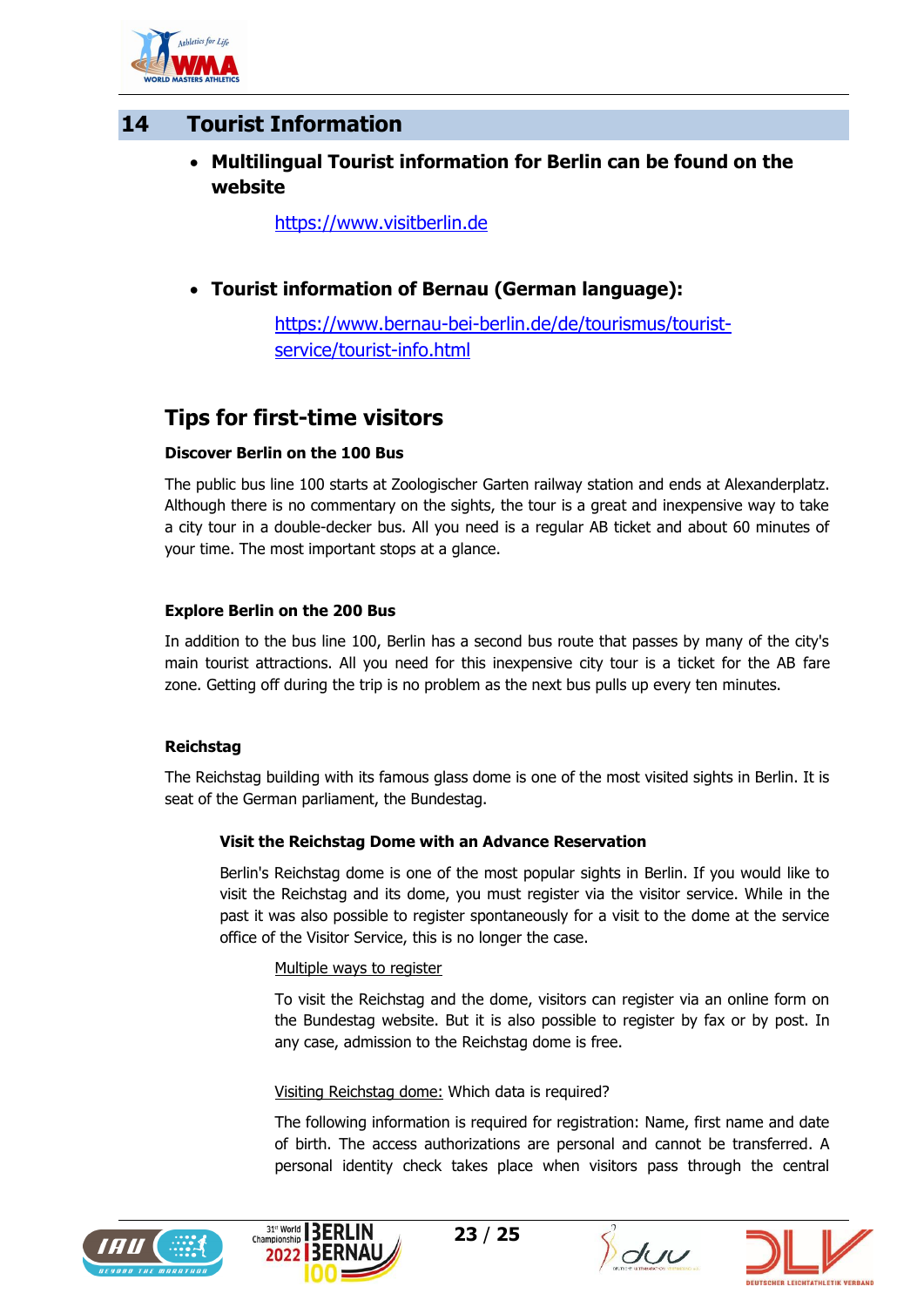

entrance for visitors, so visitors need a valid identification document.

Opening hours of the Reichstag dome:

The dome is open daily from 8 a.m. to midnight, last entry is at 10 p.m.

Entrance fees:

Admission to the dome and roof terrace is free.

Online registration for a visit to the Reichstag building:

<https://www.bundestag.de/en/visittheBundestag/dome/registration-245686>

#### **Berlin Wall: Where It Still Stands?**

Most visitors to Berlin want to see the Wall. But of the concrete barrier that once divided the German capital, only remnants remain. Where to find pieces of the real thing - and which structures are only a replica.

Berlin Wall Memorial at Bernauer Strasse

A good starting point for the Wall Trail is the Berlin Wall Memorial at Bernauer Strasse 111, where the consequences of the construction of the Wall were particularly drastic. The Wall separated neighbours and families who lived only a few blocks apart. In the beginning, several East Berliners fled through the houses directly by the Wall to the West, sometimes into the life net of the West Berlin fire brigade - until the windows were bricked up and the buildings later demolished. Today, the Documentation Centre also houses a photo exhibition showing how the Brandenburg Gate was closed off with barbed wire in August 1961, how Berliners protested against the Wall, and how friends and family desperately extended their hands across the barriers.

#### **Replicas at Checkpoint Charlie**

A popular destination for Wall tourists is Checkpoint Charlie in Kreuzberg, the former checkpoint from West to East Berlin. At the end of October 1961, Russian and American tanks faced each other directly here - the world was afraid of a new war for 16 hours. In front of the "Mauermuseum", founded in 1962, just 100 meters away, there is a small piece of original wall on display - as well as an original border post. The white house of the checkpoint on the western side is just a replica. In front of it, young men in US or Russian uniforms wave flags and offer to be photographed with visitors for money.

#### **Brandenburg Gate**

Brandenburg Gate is Berlin's most famous landmark. A symbol of Berlin and German division during the Cold War, it is now a national symbol of peace and unity

#### **Berlin TV Tower and Alexanderplatz**

The TV Tower on Alexanderplatz is Berlin's most prominent landmark and the tallest building in Germany. Its steel sphere contains an observation platform and a gourmet restaurant.